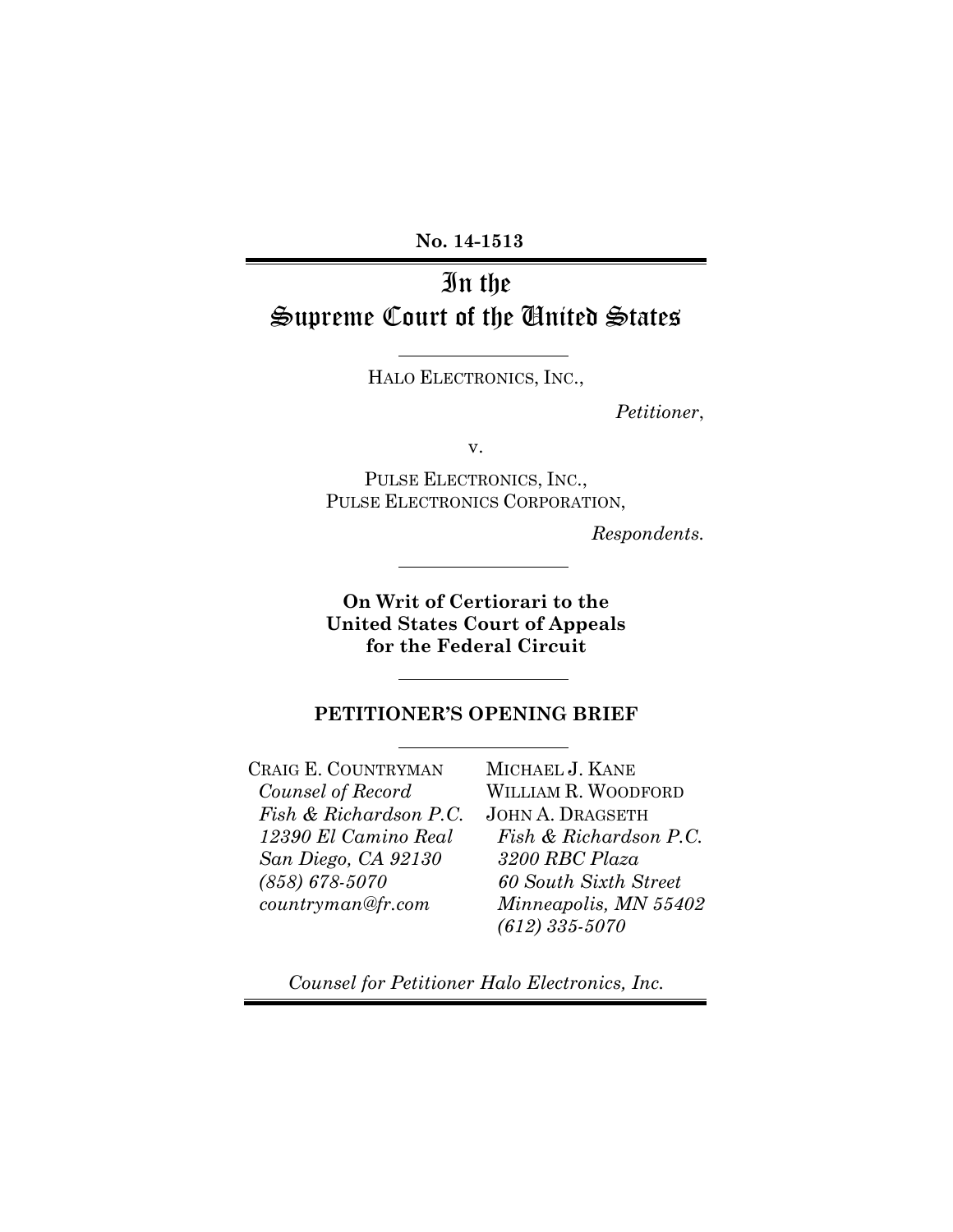## QUESTION PRESENTED

Whether the Federal Circuit erred by applying a rigid, two-part test for enhancing patent infringement damages under 35 U.S.C. § 284, that is the same as the rigid, two-part test this Court rejected last term in Octane Fitness, LLC v. ICON Health & Fitness, Inc., 134 S. Ct. 1749 (2014) for imposing attorney fees under the similarly-worded 35 U.S.C. § 285.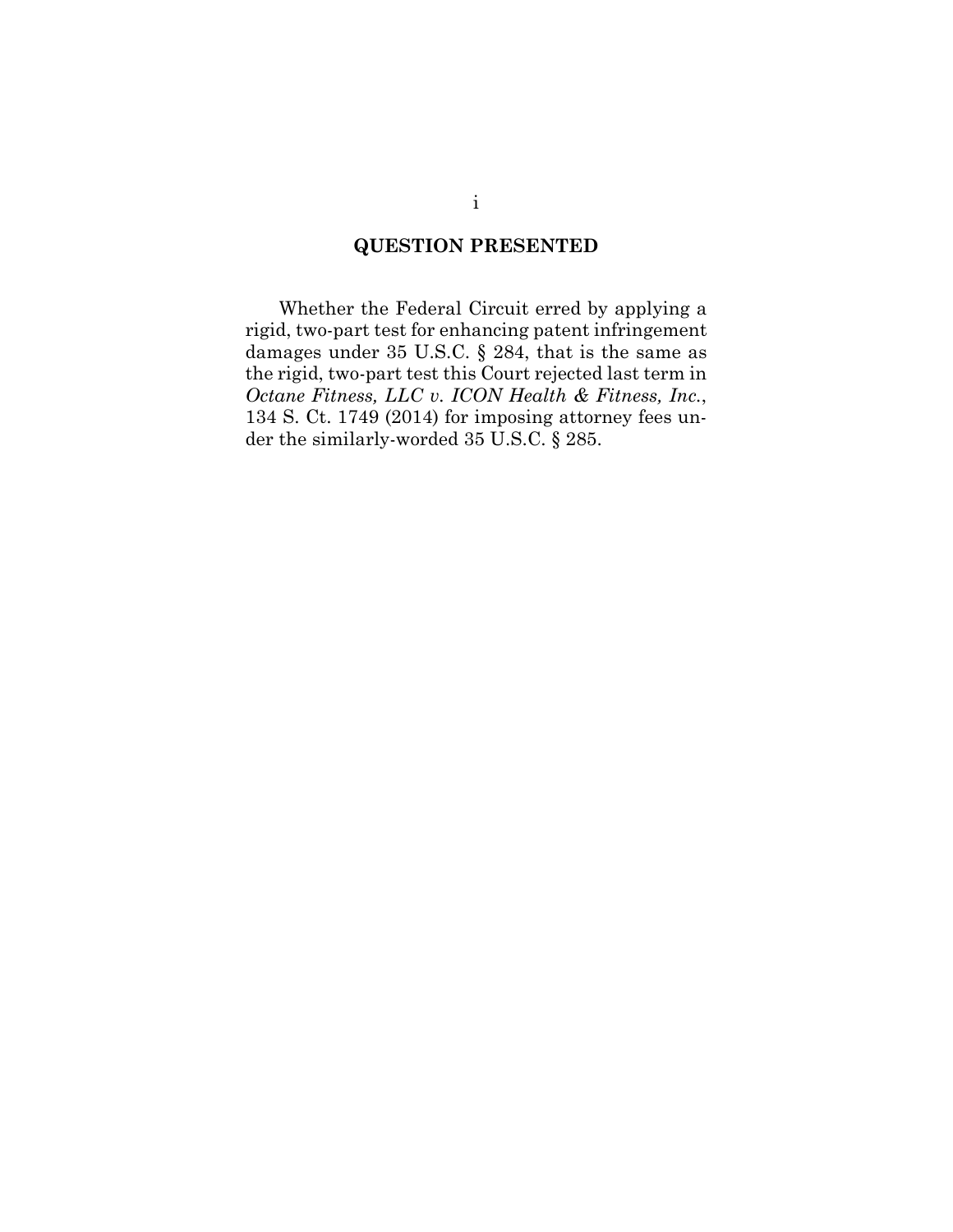# RULES 14.1(b) AND 29.6 STATEMENT

All parties are identified in the caption of this petition. No publicly held corporation owns 10% or more of Halo Electronics, Inc.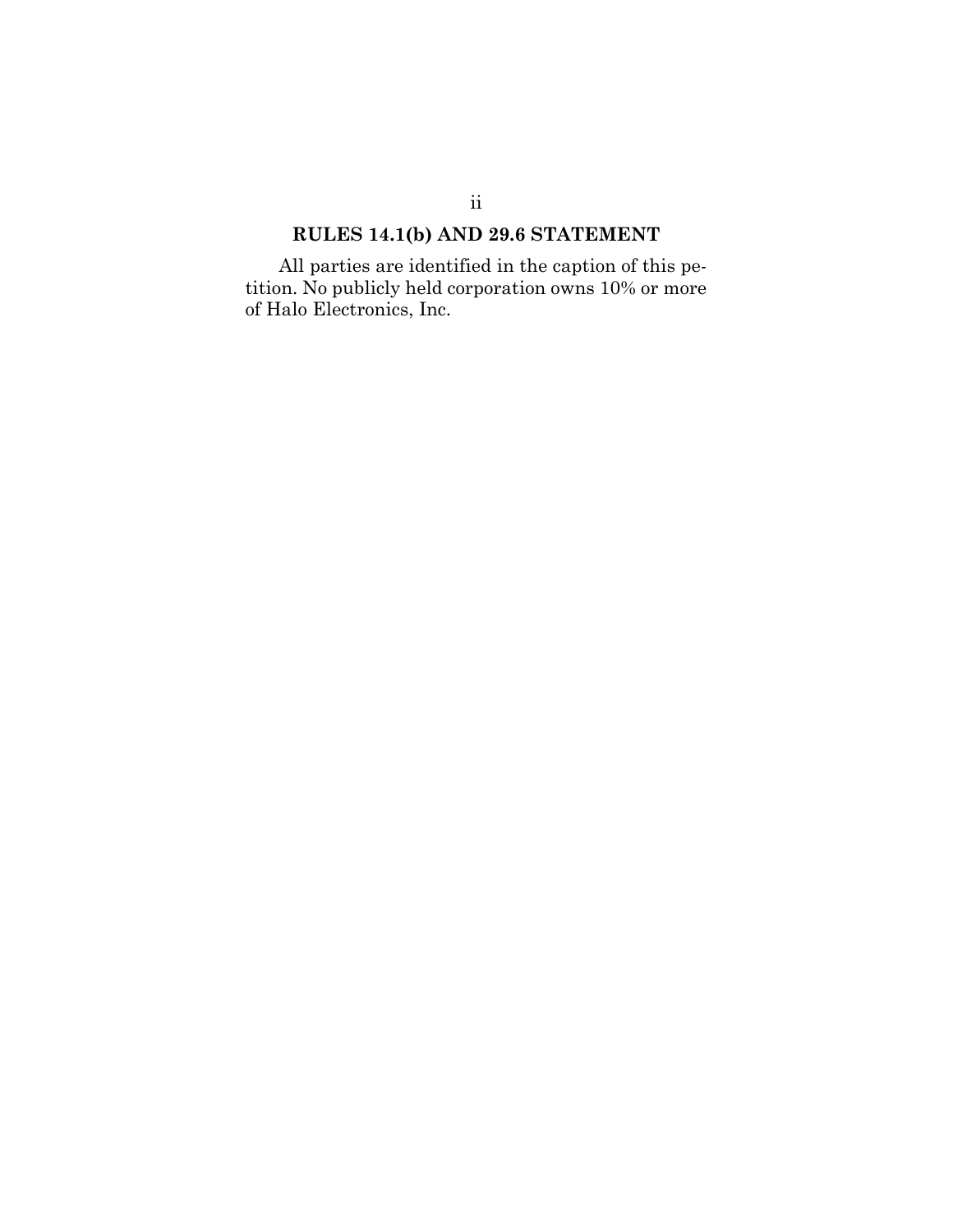# TABLE OF CONTENTS

| RULES 14.1(b) AND 29.6 STATEMENT  ii                                                             |
|--------------------------------------------------------------------------------------------------|
|                                                                                                  |
|                                                                                                  |
| CONSTITUTIONAL, STATUTORY, AND                                                                   |
| REGULATORY PROVISIONS INVOLVED 1                                                                 |
|                                                                                                  |
|                                                                                                  |
| A. Pulse Copied Halo's Invention and Then<br>Expanded Its Infringement After                     |
| Spurning Halo's Invitations to License. 3                                                        |
|                                                                                                  |
| 1. The District Court Was Bound by<br>the Federal Circuit's Rigid,                               |
| Erroneous Test for Enhancement6                                                                  |
| The Federal Circuit Failed to Follow<br>$2_{-}$<br>This Court's 2014 Decision in                 |
|                                                                                                  |
| SUMMARY OF THE ARGUMENT10                                                                        |
|                                                                                                  |
| Section 284 Gives District Courts<br>$\mathbf{I}$ .<br>Flexibility to Balance All Relevant Facts |
| When Deciding to Enhance Damages12                                                               |
| A. The Statutory Text Is Plain and Broad12                                                       |
| B. The Application of § 284's Predecessors<br>Provided Flexibility for District Courts13         |
| C. The Lower Courts Also Recognized<br>§ 284's Broad Language and Applied a                      |
| Flexible Standard Before Seagate16                                                               |

iii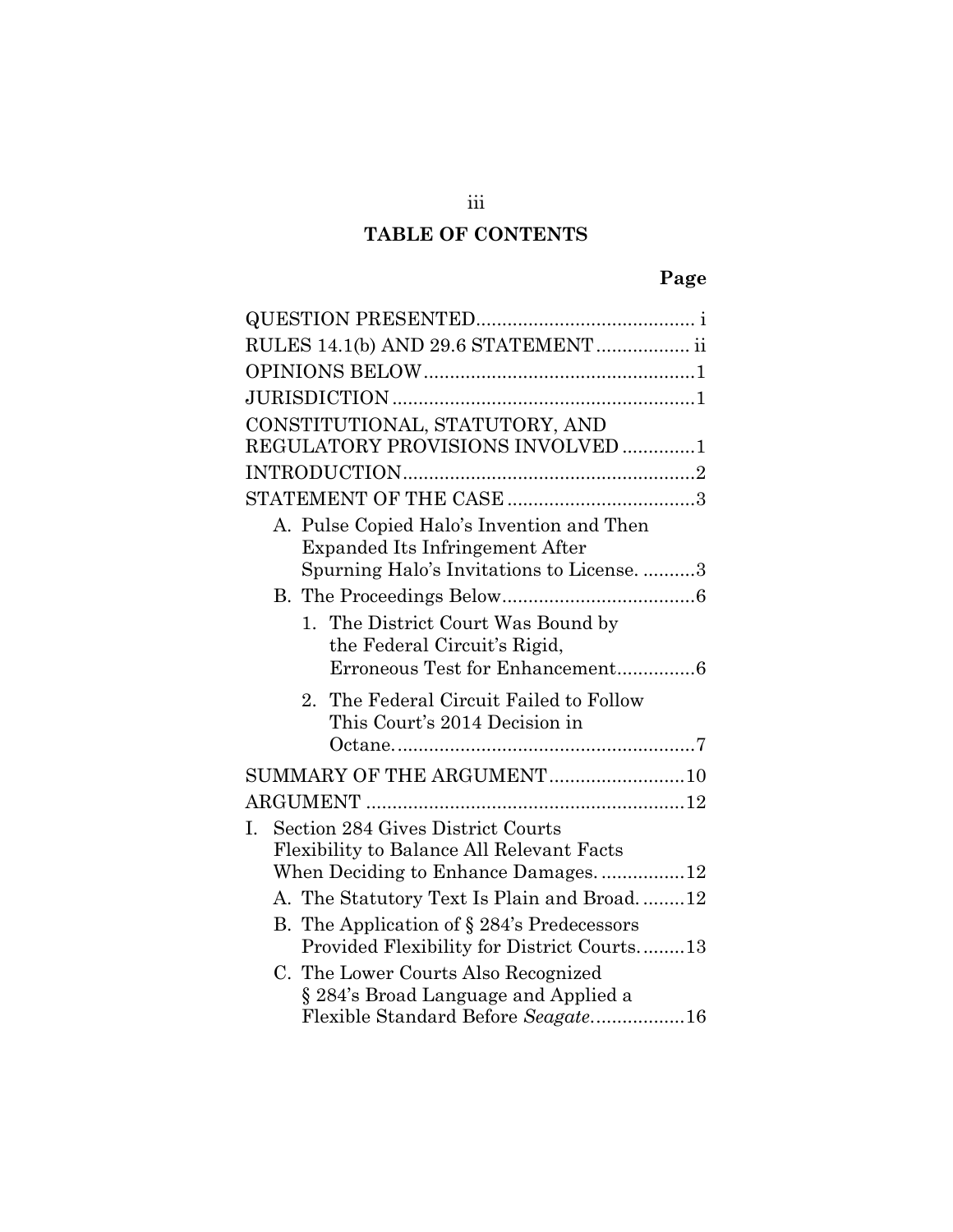## TABLE OF CONTENTS—continued

# Page

| D. Octane and General Motors Require           |  |
|------------------------------------------------|--|
|                                                |  |
| II. The Federal Circuit Has No Support for Its |  |
|                                                |  |
| A. There Is No Support for Requiring           |  |
| Willful Infringement to Enhance                |  |
|                                                |  |
| B. The Federal Circuit's Two-Part              |  |
| "Willfulness" Test Conflicts with the          |  |
|                                                |  |
| C. There Is No Basis for the Federal           |  |
| Circuit's "Any-Defense-at-Any-Time"            |  |
|                                                |  |
| D. The Federal Circuit's Standards of Proof    |  |
| and Appellate Review Are Unsupported25         |  |
| III.This Court Should Restore Enhanced         |  |
| Patent Damages Law to the Flexible             |  |
|                                                |  |
| IV. This Court Should Vacate the Judgment      |  |
| and Remand So the District Court Can           |  |
|                                                |  |
|                                                |  |
|                                                |  |

iv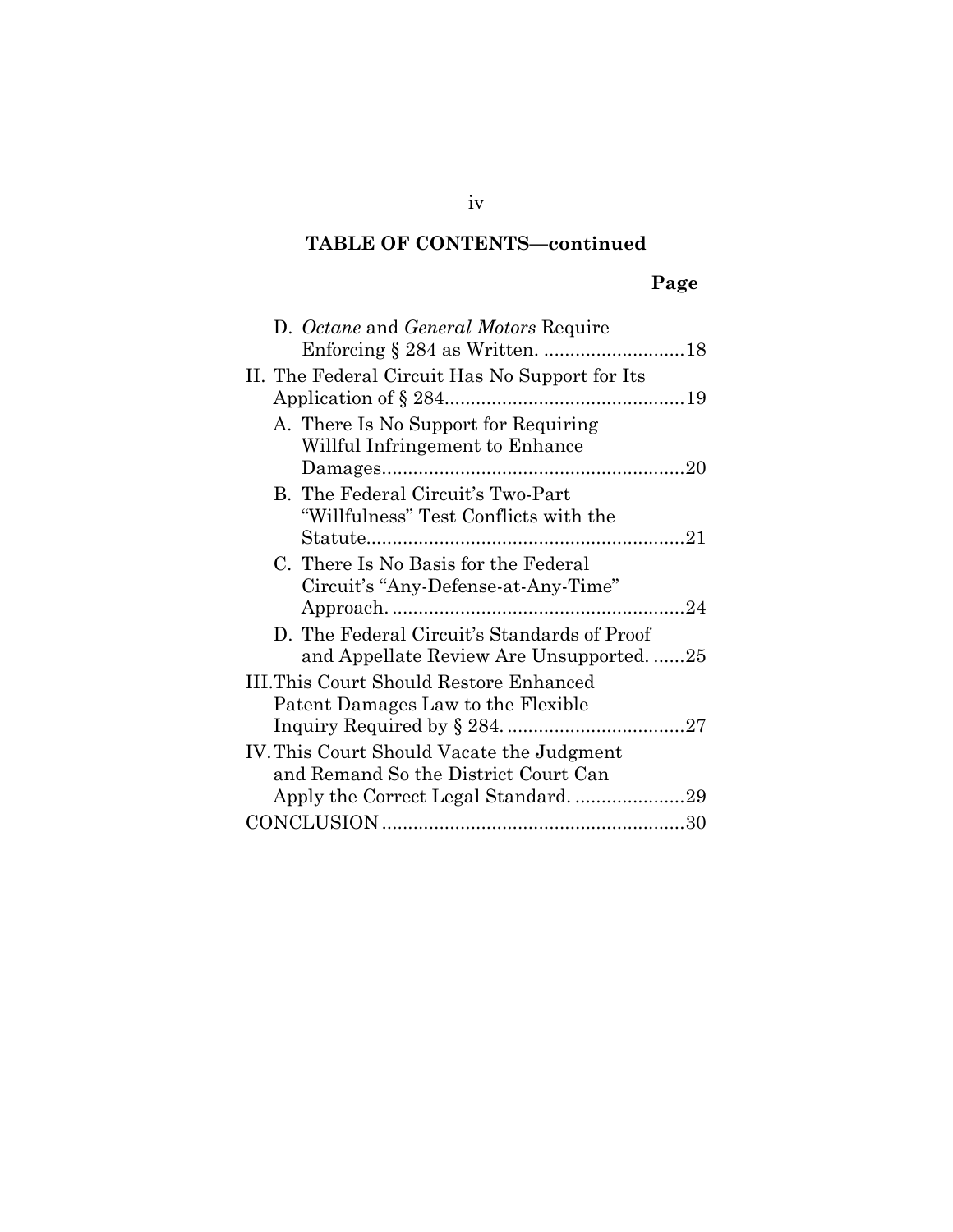# TABLE OF AUTHORITIES

# Page(s)

## Cases

| Am. Safety Table Co. v. Schreiber,                                                  |
|-------------------------------------------------------------------------------------|
| Aro Mfg. Co. v. Convertible Top<br>Replacement Co.,                                 |
| Bard Peripheral Vascular, Inc. v. W.L.<br>Gore & Associates, Inc.,                  |
| Brooks Furniture Manufacturing, Inc. v.<br>Dutailier International, Inc.,           |
| Carneige Mellon Univ. v. Marvell Tech.<br>Gp.<br>2015 WL 4639309 (Fed. Cir. Aug. 4, |
| Day v. Woodworth,                                                                   |
| General Motors Corp. v. Devex Corp.,                                                |
| Global Traffic Techs., LLC v. Morgan,<br>F. App'x $\_\_$ , 2015 WL 3513416          |

v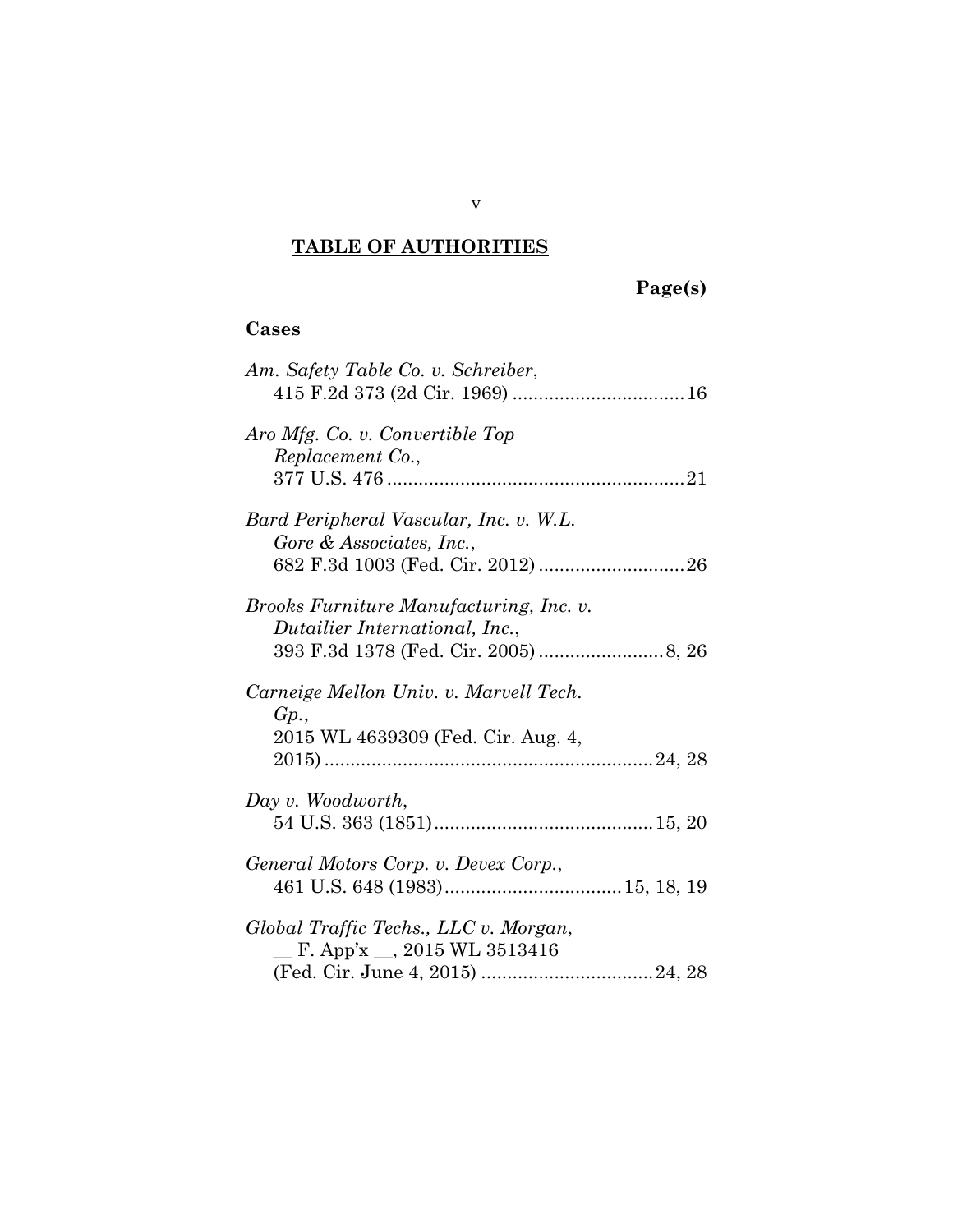| Highmark, Inc. v. Allcare Health<br>Management Sys., Inc.,                         |
|------------------------------------------------------------------------------------|
| $iLOR$ , LLC v. Google, Inc.,                                                      |
| Innovention Toys, LLC v. MGA Entm't,<br>Inc.,                                      |
| Jurgens v. CBK, Ltd.,<br>80 F.3d 1566 (Fed. Cir. 1996)  12, 20                     |
| Kloster Speedsteel AB v. Crucible, Inc.,                                           |
| Knorr-Bremse Sys. v. Dana Corp.,<br>383 F.3d 1337 (Fed. Cir. 2004) (en             |
| Lam, Inc. v. Johns-Manville Corp.,<br>668 F.2d 462 (10th Cir. 1982) 16             |
| Martin v. Frankline Capital Corp.,                                                 |
| New York Trust Co. v. Eisner,<br>256 U.S. 345 (1921) (Holmes, J.)  13              |
| Octane Fitness, LLC v. ICON Health &<br>Fitness, Inc.,                             |
| Professional Real Estate Investors, Inc.<br>v. Columbia Pictures Industries, Inc., |

vi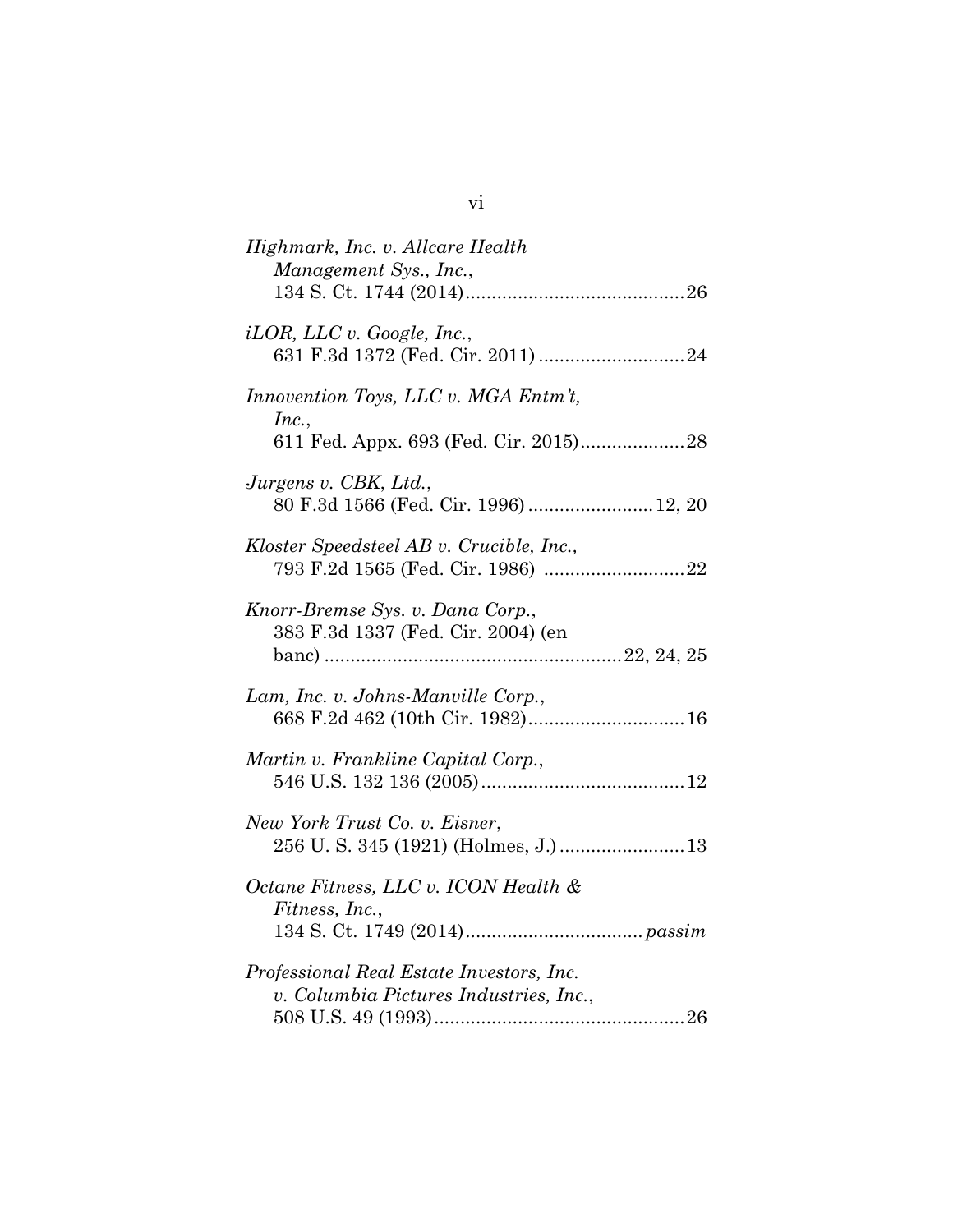| Read Corp. v. Portec, Inc.,<br>970 F.2d 816, 827-28 (Fed. Cir. 1992) passim |
|-----------------------------------------------------------------------------|
| Root v. Railway Co.,                                                        |
| Safeco Insurance Co. of Am. v. Burr,                                        |
| In re Seagate Technology, LLC,<br>497 F.3d 1360 (Fed. Cir. 2007) (en        |
| Sebelius v. Cloer,                                                          |
| Seymour v. McCormick,                                                       |
| Spine Solutions, Inc. v. Medtronic<br>Sofamor Danek USA, Inc.,              |
| Teese v. Huntingdon,                                                        |
| Tilghman v. Proctor,                                                        |
| Topliff v. Topliff,                                                         |
| Trio Process Corp. v. L. Goldstein's<br>Sons, Inc.,                         |

# vii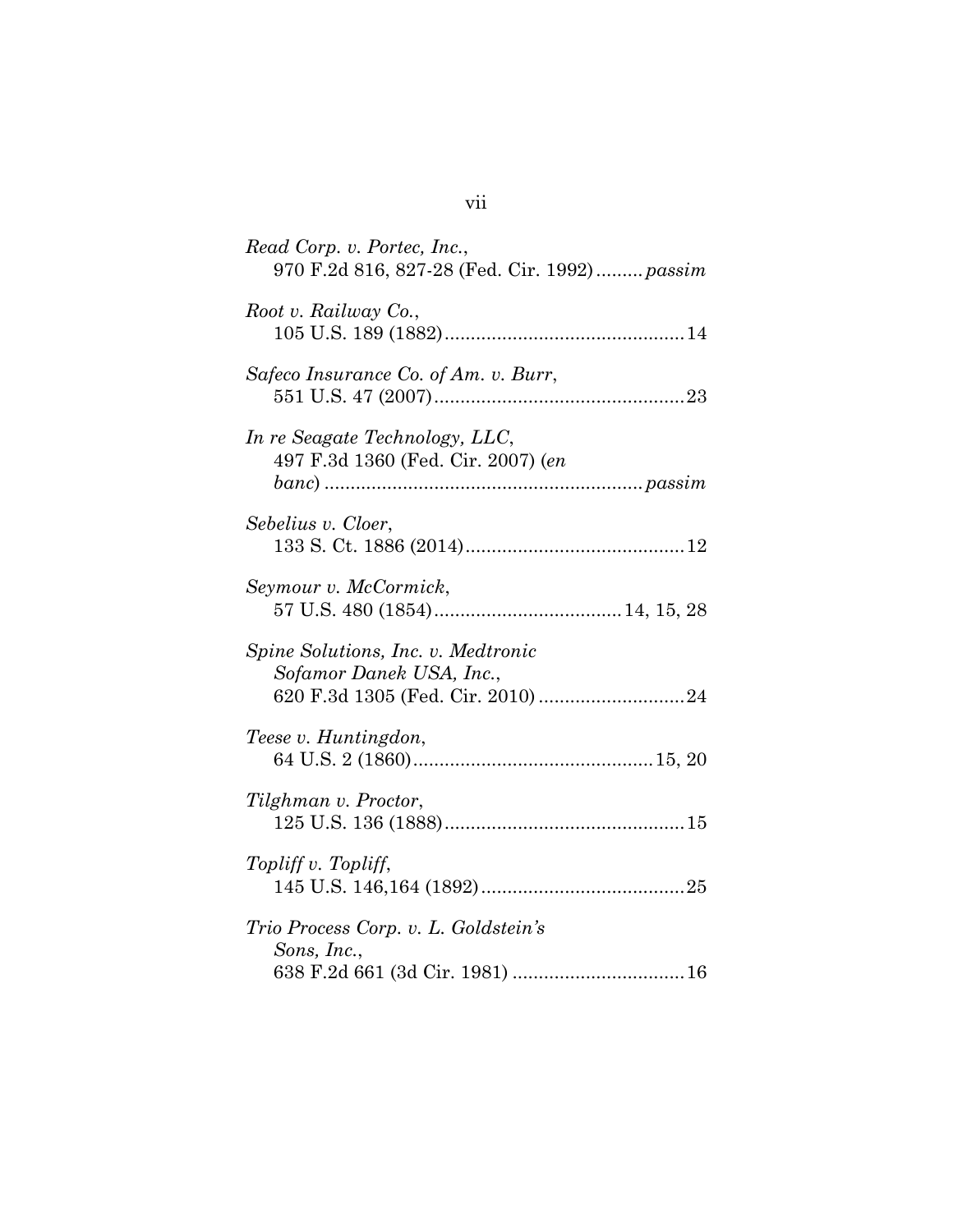# viii

| Underwater Devices, Inc. v. Morrison-<br><i>Knudsen Co.</i> , 717 F.2d 1380 (Fed.                                                |
|----------------------------------------------------------------------------------------------------------------------------------|
|                                                                                                                                  |
| Union Carbide Corp. v. Graver Tank &<br>Mfg. Co.,                                                                                |
| Univ. of Pittsburgh of the<br>Commonwealth Sys. of Higher Educ.<br>v. Varian Med. Sys.,<br>561 Fed. Appx. 934 (Fed. Cir. 2014)28 |
| WesternGeco L.L.C. v. Ion Geophysical<br>Corp.,                                                                                  |
| <b>Statutes</b>                                                                                                                  |
|                                                                                                                                  |
|                                                                                                                                  |
|                                                                                                                                  |
|                                                                                                                                  |
|                                                                                                                                  |
|                                                                                                                                  |
| Patent Act of 1836, ch. 357, 5 Stat. 117                                                                                         |
| Patent Act of 1870, ch. 230, § 59, 16                                                                                            |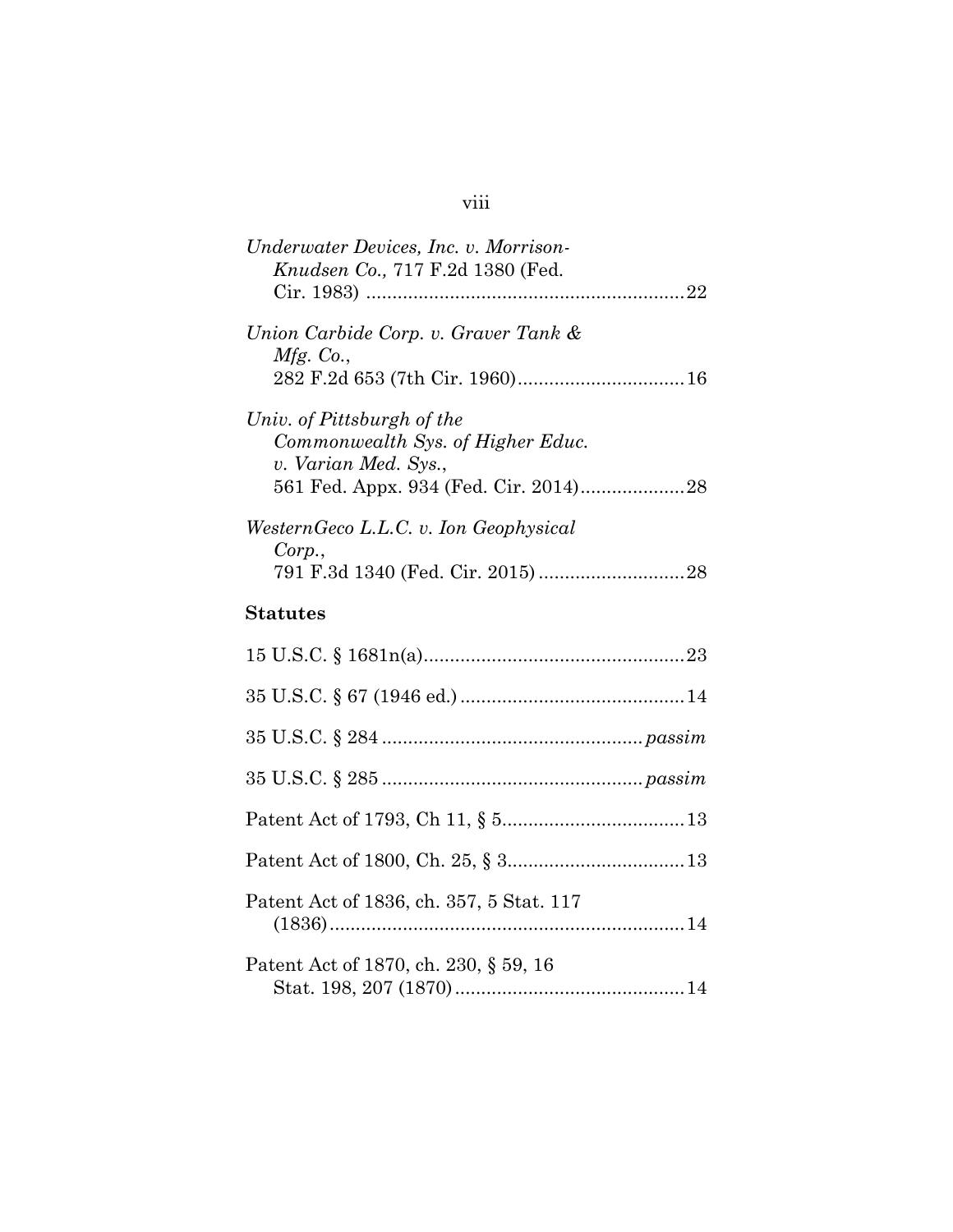## Other Authorities

S. Rep. No. 79-1503, at 2 (1946)................................ 17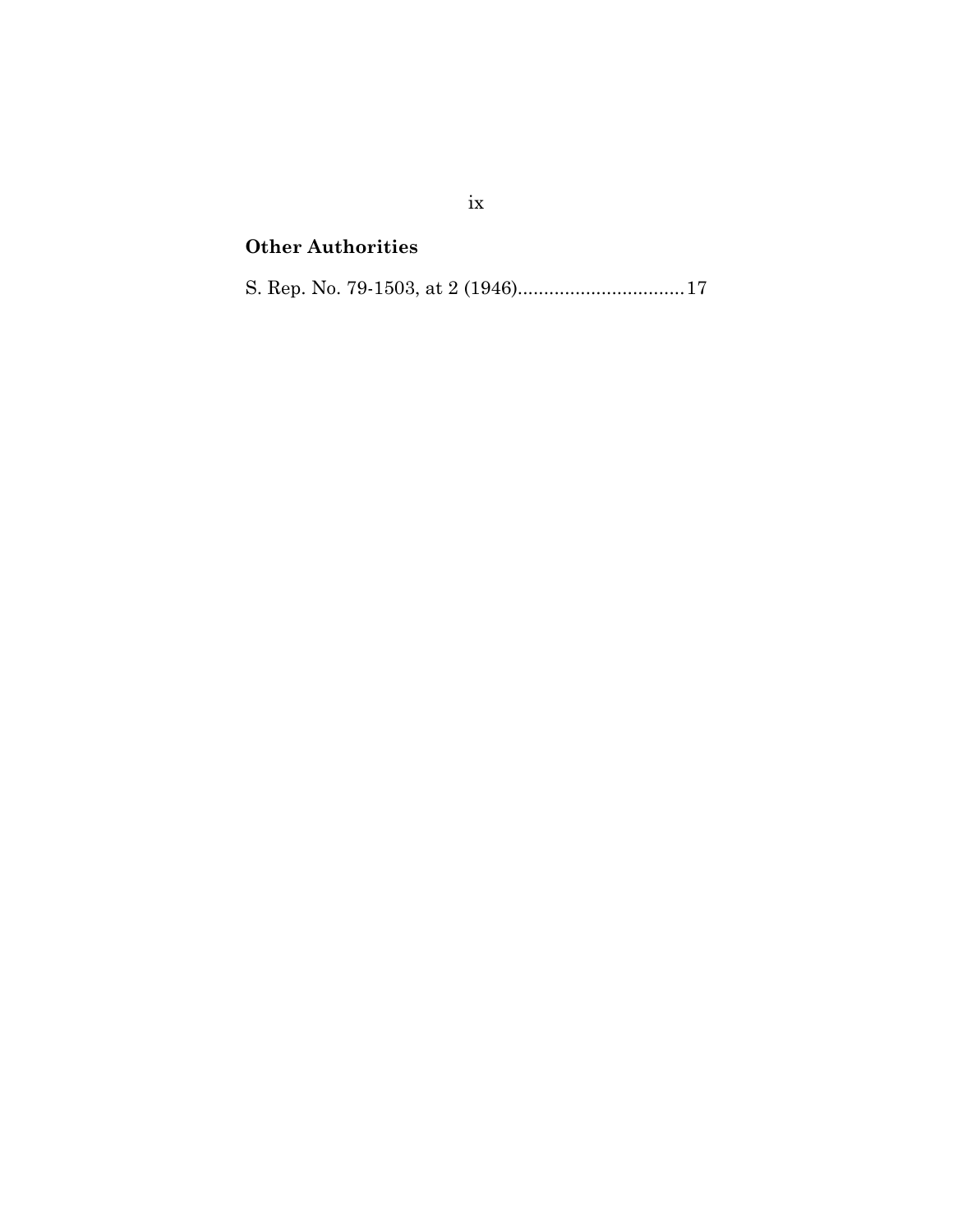#### OPINIONS BELOW

The district court granted judgment as a matter of law of no willful infringement, as reported at 2013 WL 2319145 (D. Nev. May 28, 2013), and reproduced at Pet. App. 32a-67a. The court of appeals affirmed the judgment, (Pet. App. 1a-31a), as reported at 769 F.3d 1371 (Fed. Cir. 2014), and denied rehearing en banc (Pet. App. 137a-154a), as reported at 780 F.3d 1357 (Fed. Cir. 2015).

#### **JURISDICTION**

The Federal Circuit's panel opinion issued on October 22, 2014, and that Court denied a timely rehearing petition on March 23, 2015. Halo petitioned for certiorari on June 22, 2015, and this Court granted certiorari on October 19, 2015. This Court has jurisdiction under 28 U.S.C. § 1254(1).

### CONSTITUTIONAL, STATUTORY, AND REGU-LATORY PROVISIONS INVOLVED

35 U.S.C. § 284 provides in relevant part:

Upon finding for the claimant the court shall award the claimant damages adequate to compensate for the infringement, but in no event less than a reasonable royalty for the use made of the invention by the infringer, together with interest and costs as fixed by the court.

When the damages are not found by a jury, the court shall assess them. In either event the court may increase the damages up to three times the amount found or assessed.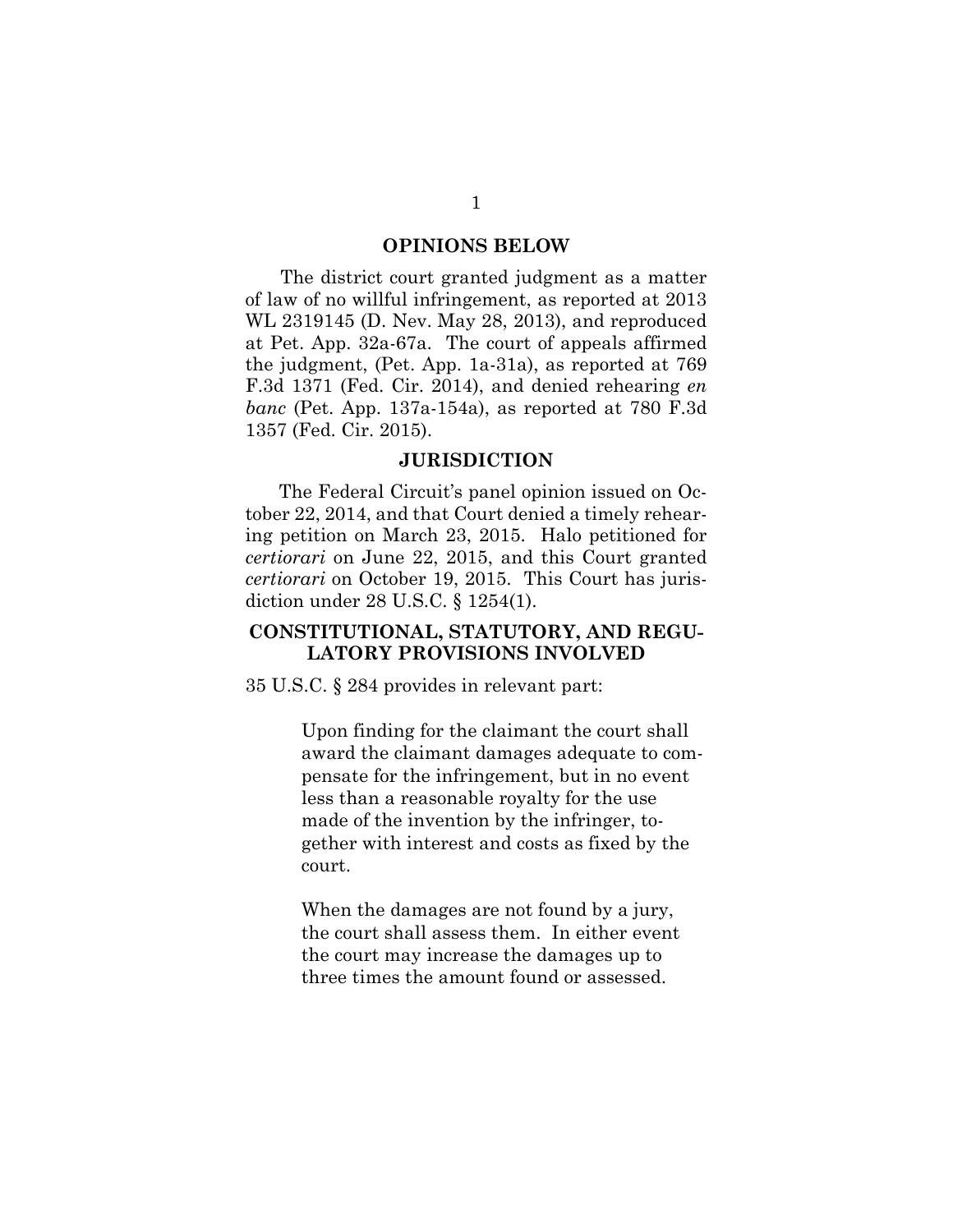#### INTRODUCTION

This appeal centers on the construction of a statute with text that is plain and broad that was historically applied in a flexible manner. For reasons untethered to either interpretive source, the Federal Circuit has adopted a narrow, rigid framework that repeats the same type of error this Court recently corrected in Octane Fitness, LLC v. ICON Health & Fitness, Inc., 134 S. Ct. 1749 (2014) for a similar statute.

Section 284 says simply that "the court may increase the damages up to three times the amount found or assessed." The text imposes no bright-line rules, and permits district judges to address any factual scenario that may justify treble damages, some lesser enhancement, or even no enhancement at all. The statute parallels 35 U.S.C. § 285, which says that a "court in exceptional cases may award reasonable attorney fees to the prevailing party." Octane eliminated the Federal Circuit's two-part test for attorney fees, calling it an "inflexible framework" for "inherently flexible" statutory text. Section 284 is broader than Section 285 (it is not limited to "exceptional cases"), yet the Federal Circuit continues to engraft a similar inflexible framework as a prerequisite to enhancing damages. For example, the Federal Circuit bars enhancement if a defendant presents a "nonsham" trial defense, even if it was developed only after years of copying and other bad behavior.

Section 284 should be returned to a plain, "inherently flexible" analysis that, once again, allows district courts to consider and balance all relevant factors when assessing enhancement. The Federal Circuit's rigid per se rule ties the hands of judges and lets bad faith infringers off the hook.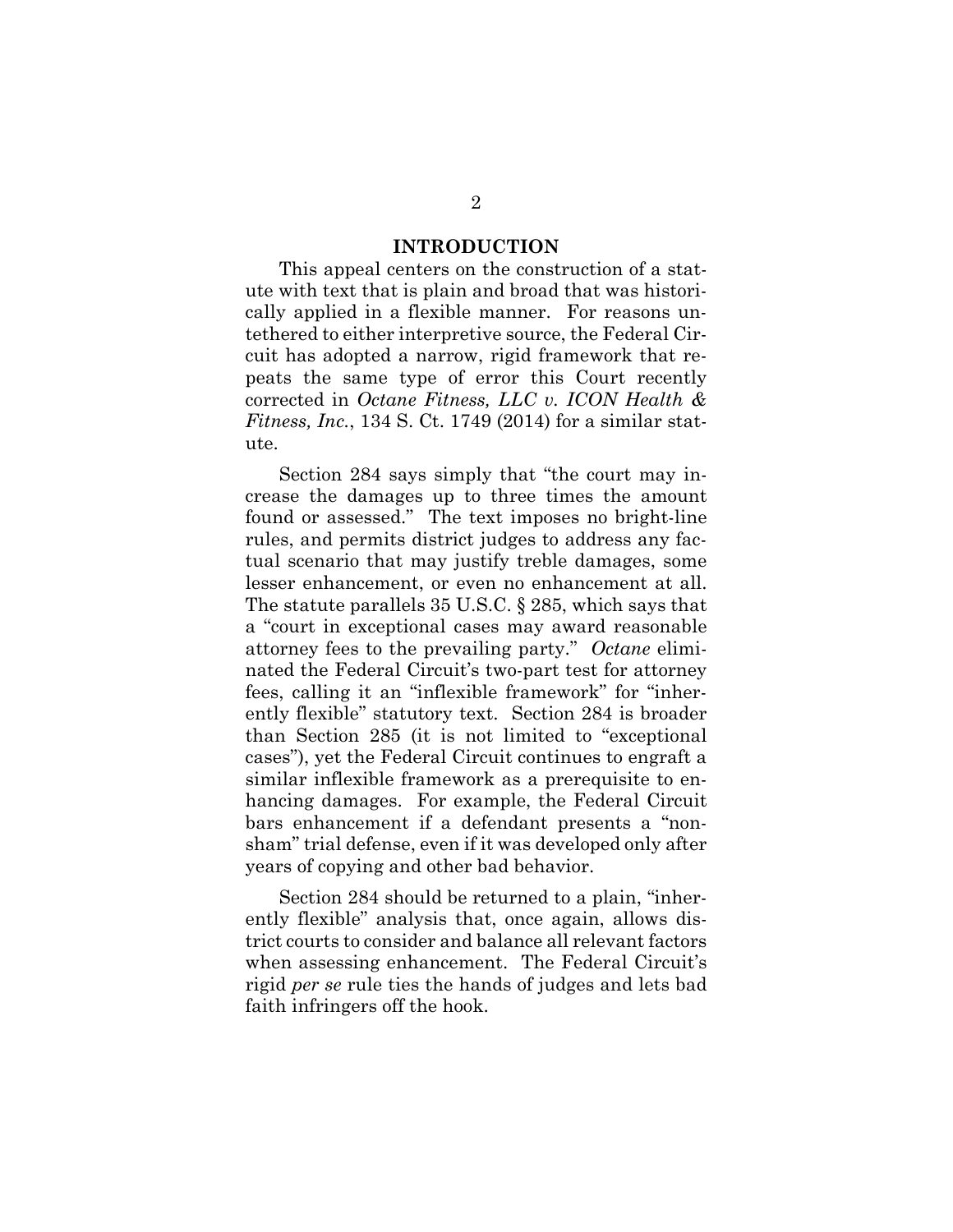#### STATEMENT OF THE CASE

## A. Pulse Copied Halo's Invention and Then Expanded Its Infringement After Spurning Halo's Invitations to License.

1. This suit concerns Halo's patented packaging for "surface mount" transformers, a common circuit component in devices ranging from laptops and networking equipment to heart rate monitors and automobiles. These packages must withstand the expansion of internal components as they are heat-soldered or otherwise attached to the surface of circuit boards. Before Halo's invention, this tremendous heat would often cause the package to crack and fail, imposing enormous costs on customers. (J.A. 21-22, 44-52, 164- 165.) These failures plagued everyone in the industry. (Id.) Halo's invention solved this problem, which many others, including Pulse, had tried and failed to solve for years. (Id.)

Halo began work on its invention in late 1993 and spent months perfecting its patented design. (Dkt. No. 435 at 35-47, 217-38, Dkt. No. 442 at 203-07.) Failure was not an option—Halo is a 15-employee family-owned company, and the surface-mount transformer was its flagship product. (Dkt. No. 435 at 7- 13; Dkt. No. 440 at 51-54.) Without a solution, Halo would have been out of business. (Id.) While others had focused on tightly encapsulating the materials inside the package, Halo devised an "open construction," that allowed for expansion during heating. (Pl. Trial Exs. 1, 2, 5.) Halo's "open construction" had several other unique features that distinguished it from prior open bottom products, including a critical way of molding the "terminal pins" that attach to the circuit board within the package walls and connecting them to the wires inside the package. (Id.)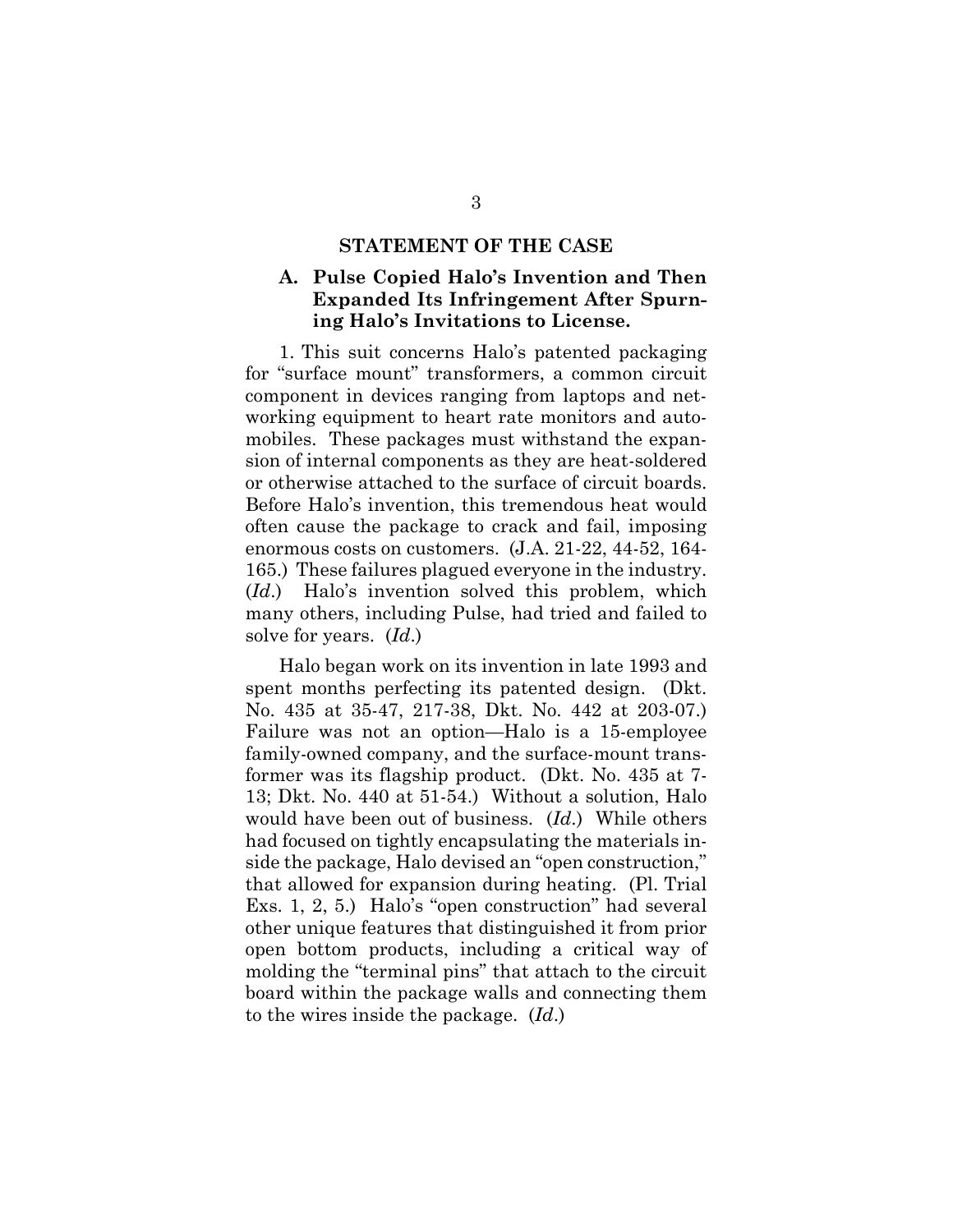When Halo introduced the new package to customers, they were initially skeptical it would work. (J.A. 25-28, 55-57.) But the invention's superior performance overcame these worries, and, by 1997, Halo's customers for the patented products included industry stalwarts like Cisco.

2. Pulse, which has about 10,000 employees, had for years been trying to solve the cracking problem, even before Halo's founding. Pulse introduced a variety of unsuccessful designs starting in the mid-1980s and continued to promote those products until Halo's first patent issued, which disclosed its design to competitors. (U.S. Patent 5,015,981 at 1:57-2:3, Figs. 1 & 5; U.S. Patent 5,212,345 at 1:33-43, 3:35-36; J.A. 165- 169; Pl. Trial Ex. 154.) Pulse's early-1990s publications criticized Halo's design approach, while touting a different attempt at a solution. (Id.) Pulse ultimately failed. Its employees admitted that its design "will crack during the [solder] reflow process" used to affix those transformers to circuit boards. They described this as a "typical failure," and believed "this is a killer for us." (Pl. Trial Ex. 310.)

So Pulse copied. A Pulse engineer saw Halo's first patent in 1998. (J.A. 62-63, 148-151.) That same year, Pulse introduced products with the exact construction disclosed in Halo's patents. (Dkt. No. 464 at 87.) Once Pulse adopted the Halo design, its sales of infringing products soon dwarfed Halo's. (Pl. Trial Ex. 380c.) But, for years, Pulse management did nothing to analyze or investigate its infringement of the patents, even though Pulse employees kept running into Halo's patents. (J.A. 62-63, 148-153.)

The much-smaller Halo could not stop Pulse's infringement. It sent Pulse two mid-2002 invitations to negotiate a license. (J.A. 195-198.) But Pulse never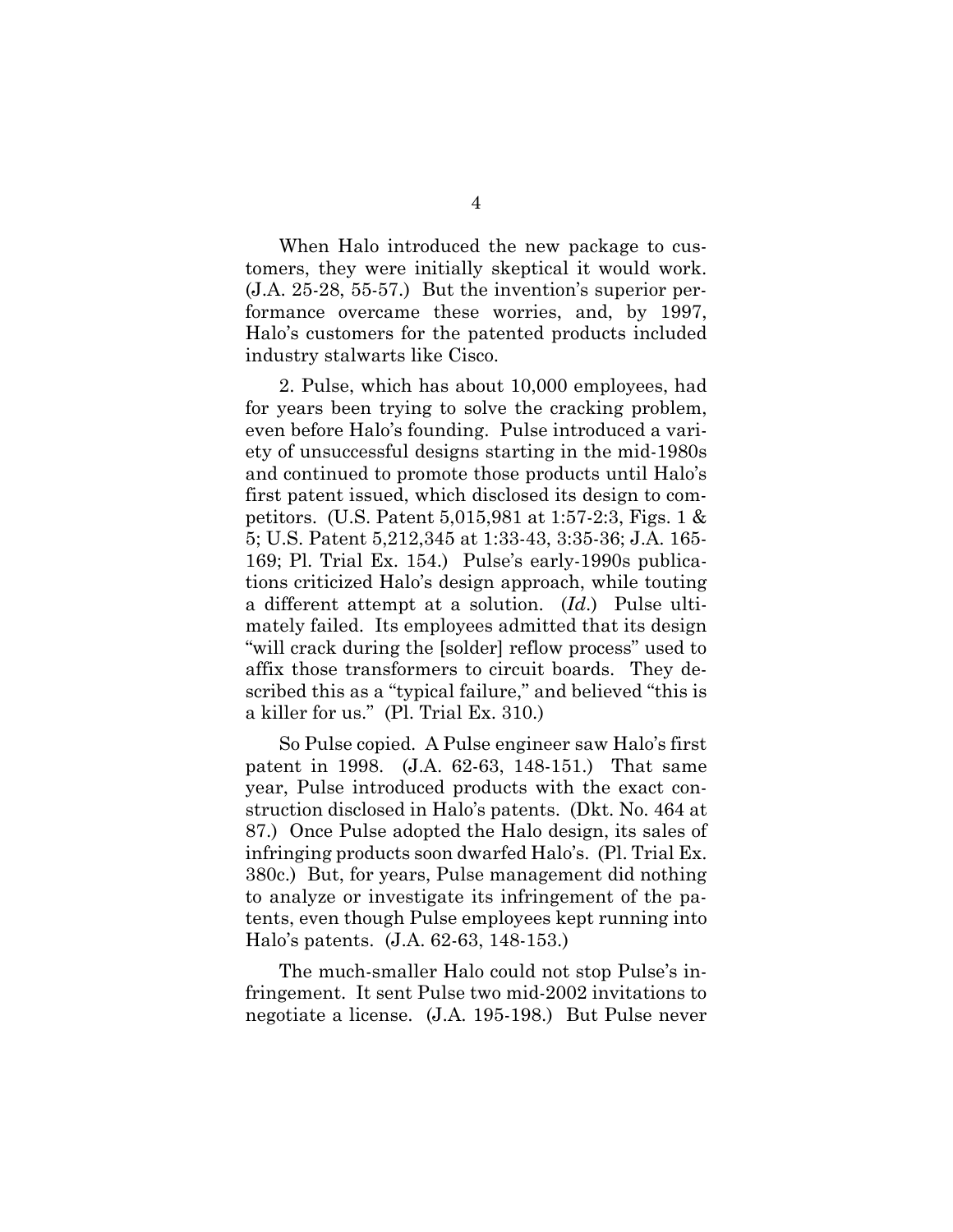responded. Meanwhile, Pulse's corporate representative admitted that "I'm not aware of anyone in the company that I know of that made a conscious decision" that Pulse could sell the infringing products after receiving Halo's letters. (J.A. 66-67, 148.) Pulse counted on the fact that a small family business didn't have the resources to take legal action. And for a time, Pulse was right. Halo's financial pressures prevented it from filing suit until 2007. (Pet. App. 60a.)

Pulse never tried to design around Halo's patents and, instead, more than doubled its infringement. (J.A. 59-60, 136-37; Pl. Trial Ex. 380c.) Even after Halo sued, Pulse continued to expand its infringement. A 2008 Pulse email admitted that it was now trying to design "all" new products using Halo's "open" construction. (Pl. Trial Ex. 260.) A 2009 Pulse presentation went even further, explaining that not only would "all" new products use Halo's "open" construction, but that the plan was to "convert" any old models to Halo's "open" construction to meet new standards for lead-free products that required even higher soldering temperatures. (Pl. Trial Ex. 253.)

Pulse's only response at trial was the testimony of an engineer who said he had concluded in 2002 that the patents were invalid (though there were no records of his work). Pulse's corporate representative admitted that the engineer's alleged review was "cursory." (J.A. 132-34, 146-48.) Another Pulse engineer on the project admitted that the products on which his colleague had relied as allegedly invalidating were "irrelevant" to Halo's invention. (J.A. 126-27, 158-59.) In addition, the Pulse engineer who supposedly reviewed Halo's patents was unfamiliar with the relevant law and did not rely on legal advice from anyone in analyzing validity. (J.A. 132-36, 128-29.) Anyway,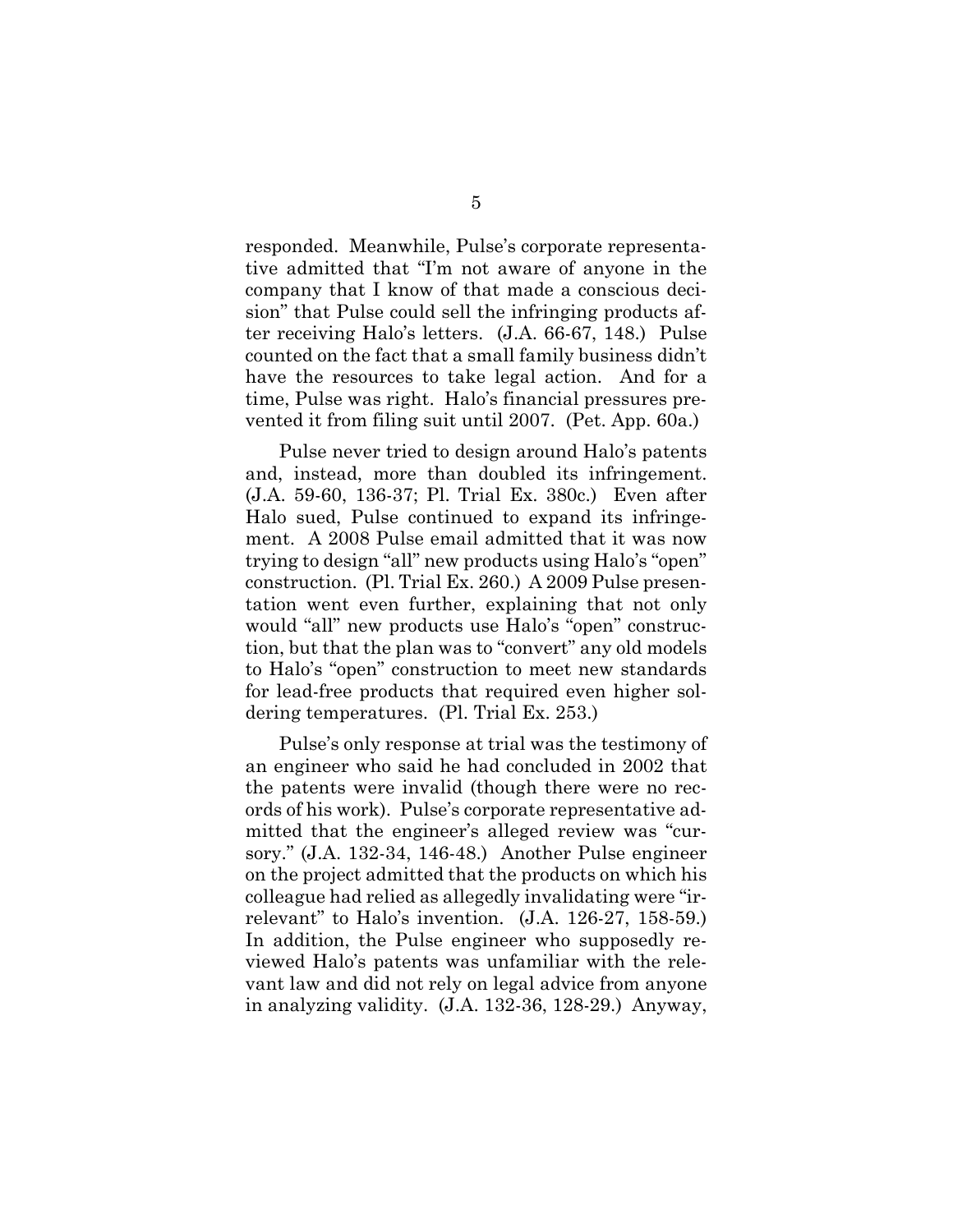the review turned out to be irrelevant, because no corporate decision-maker ever relied on it. (J.A. 147-48.)

#### B. The Proceedings Below

## 1. The District Court Was Bound by the Federal Circuit's Rigid, Erroneous Test for Enhancement

Halo sued in 2007 to stop Pulse from infringing three of its patents and sought enhanced damages, based in part on Pulse's willful infringement. (J.A. 15- 18.) A jury found the patents valid and infringed, and awarded \$1.5 million; the court then enjoined Pulse.

The jury rejected Pulse's defense that the patents were obvious, and credited evidence that showed (i) Pulse and others in the industry copied Halo's invention, (ii) Pulse's own prior publications taught away from Halo's invention, (iii) the Patent Office had already considered and distinguished materially similar prior art to what Pulse relied upon at trial, and (iv) other competitors had licensed Halo's technology based on its technical merits. (Pet. App. 38a-45a.)

The jury also found that Pulse's infringement was willful. (J.A. 191.) The jury was instructed that, to find willfulness, it would have to conclude that "Pulse acted with reckless disregard" of Halo's patents, i.e., "that Pulse actually knew, or it was so obvious that Pulse should have known, that Pulse's actions constituted infringement of a valid patent." (J.A. 174-75.) The jury was also told to consider "whether Pulse acted in a manner consistent with the standards of commerce for its industry." (Id.) The jury thus concluded that Pulse acted in bad faith and inconsistently with commercial standards.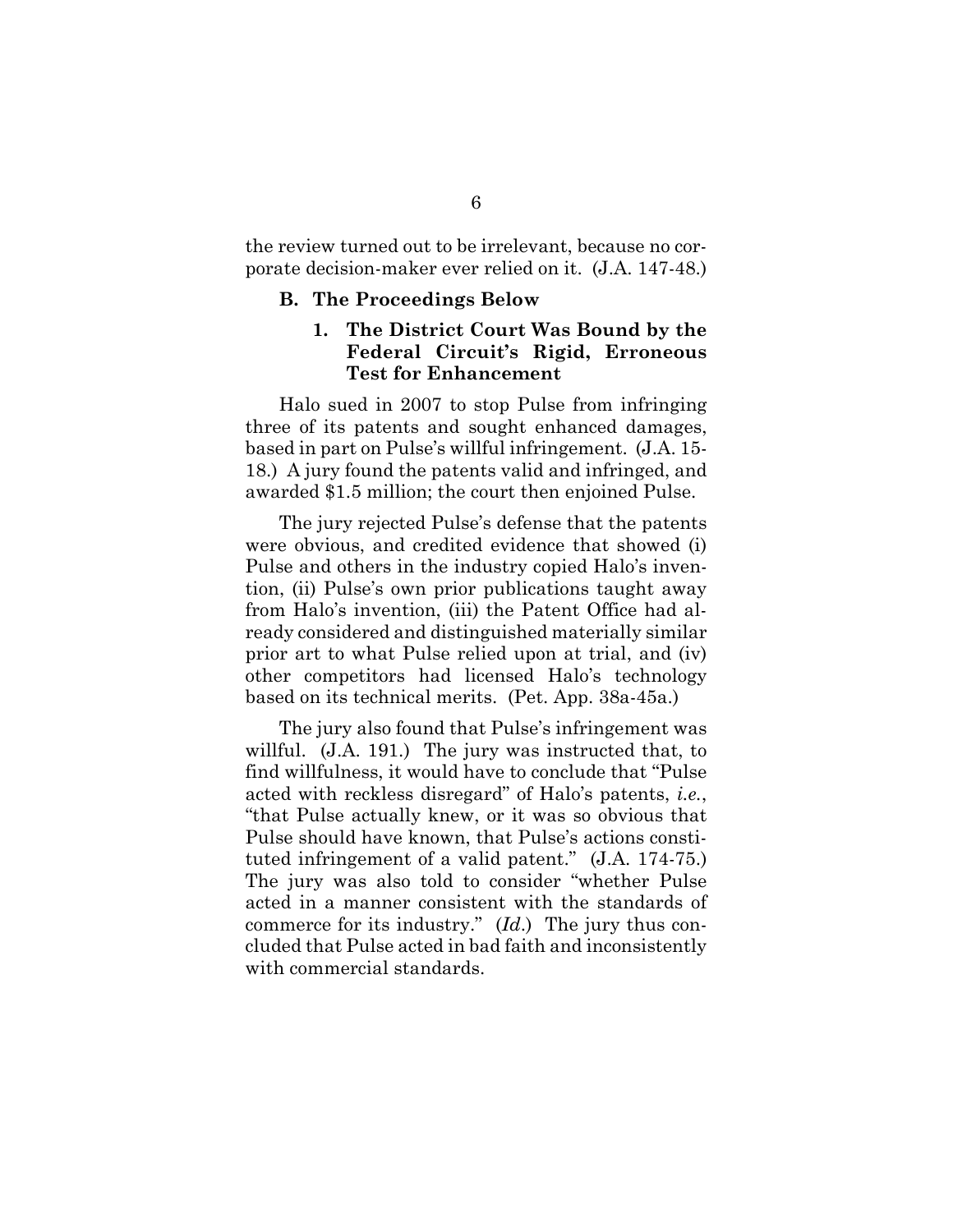Despite these findings, the Federal Circuit's rigid test for § 284 prevented the district court from enhancing damages. That test makes willful infringement a necessary prerequisite to enhanced damages, and then further requires proof that the accused infringer (1) "acted despite an objectively high likelihood that its actions constituted infringement of a valid patent," and (2) "this objectively-defined risk (determined by the record developed in the infringement proceeding) was either known or so obvious that it should have been known to the accused infringer." In re Seagate Technology, LLC, 497 F.3d 1360, 1371-72 (Fed. Cir. 2007) (en banc). Although the jury found the second prong had been met, the district court concluded that the first prong was blocked because Pulse presented an invalidity defense at trial that "was not objectively baseless, or a sham." (Pet. App. 64a.)

#### 2. The Federal Circuit Failed to Follow This Court's 2014 Decision in Octane.

While the present case was before the Federal Circuit, this Court decided Octane Fitness, LLC v. Icon Health & Fitness, Inc., 134 S. Ct. 1749 (2014). That decision eliminated the rigid, two-step test for attorney fee awards under 35 U.S.C. § 285, and it was directly relevant to the application of 35 U.S.C. § 284 because of the parallels in the statutory text:

| 35 U.S.C. § 284              | 35 U.S.C. § 285           |
|------------------------------|---------------------------|
| "[T] he court may in-        | "The court in $ex-$       |
| <i>crease</i> the damages up | ceptional cases           |
| to three times the           | <i>may award</i> reasona- |
| amount found or as-          | ble attorney fees to      |
| sessed."                     | the prevailing party."    |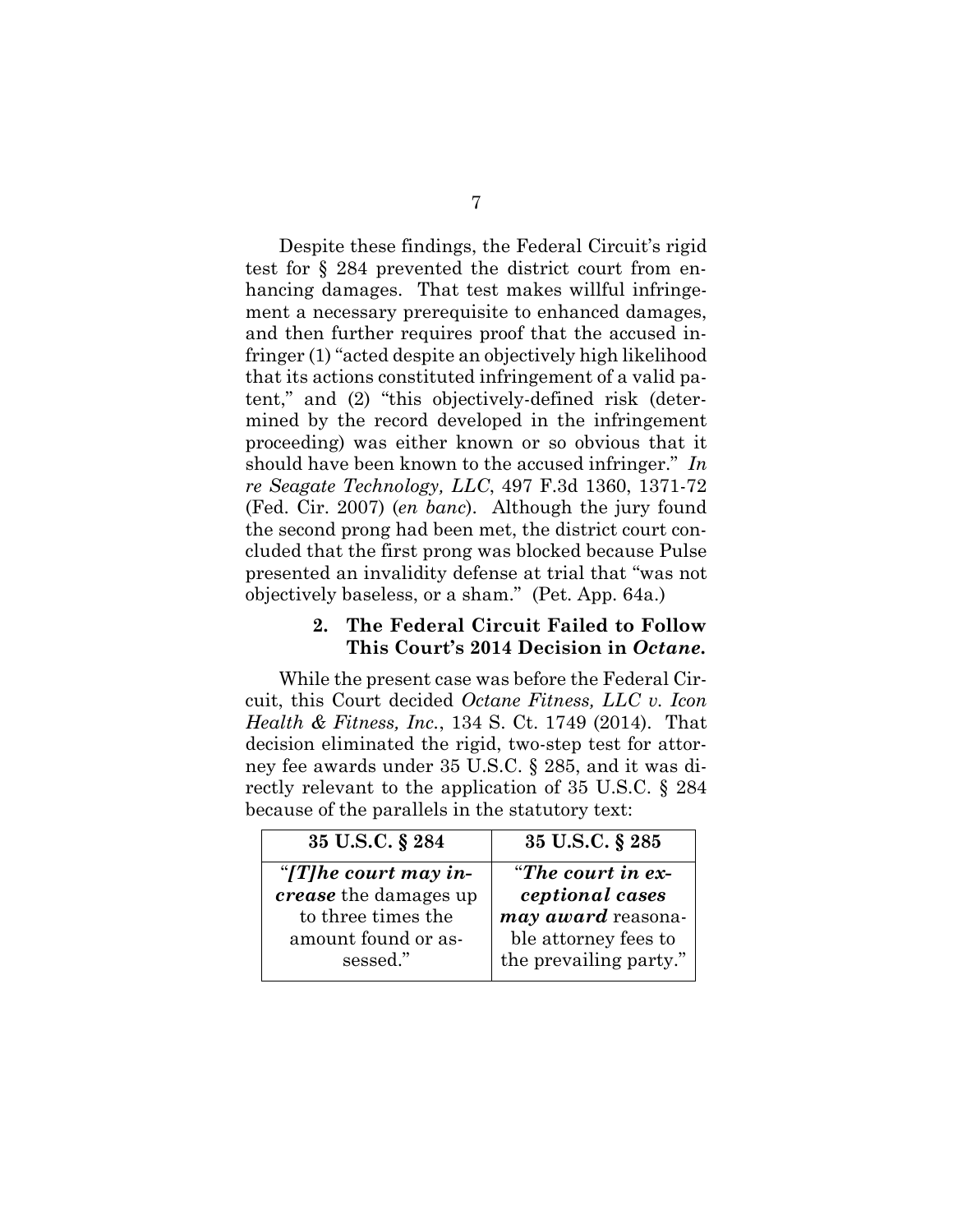Nevertheless, the Federal Circuit panel—bound by the prior en banc decision in Seagate—was unable to apply Octane's holding to § 284. The panel thus affirmed the finding of no willfulness because Pulse raised "a substantial question as to obviousness of the Halo patents." (Pet. App. 21a.)

Judges O'Malley and Hughes, however, recognized that Seagate is "analogous" to the now-rejected § 285 attorney fee test and inconsistent with Octane:

Our current two-prong, objective/subjective test for willful infringement set out in [Seagate] is analogous to the test this court prescribed for the award of attorneys' fees under § 285 in Brooks Furniture Manufacturing, Inc. v. Dutailier International, Inc., 393 F.3d 1378, 1381–82 (Fed. Cir. 2005), overruled by Octane Fitness, 134 S. Ct. at 1757-58. The parallel between our tests for these two issues is not surprising. Both enhanced damages and attorneys' fees are authorized under similar provisions in title 35. . . .

#### (Pet. App. 26a.)

They urged their colleagues to reconsider the issue en banc because nothing in § 284's text supports the application of a rigid, two-prong test, just as  $O<sub>c</sub>$ . tane held that § 285 did not justified use of the twoprong test for attorney fees:

Because we now know that we were reading PRE [the Federal Circuit's source for the twoprong attorney fee test] too broadly, and have been told to focus on the governing statutory authorization to determine what standards should govern an award of attorneys' fees, we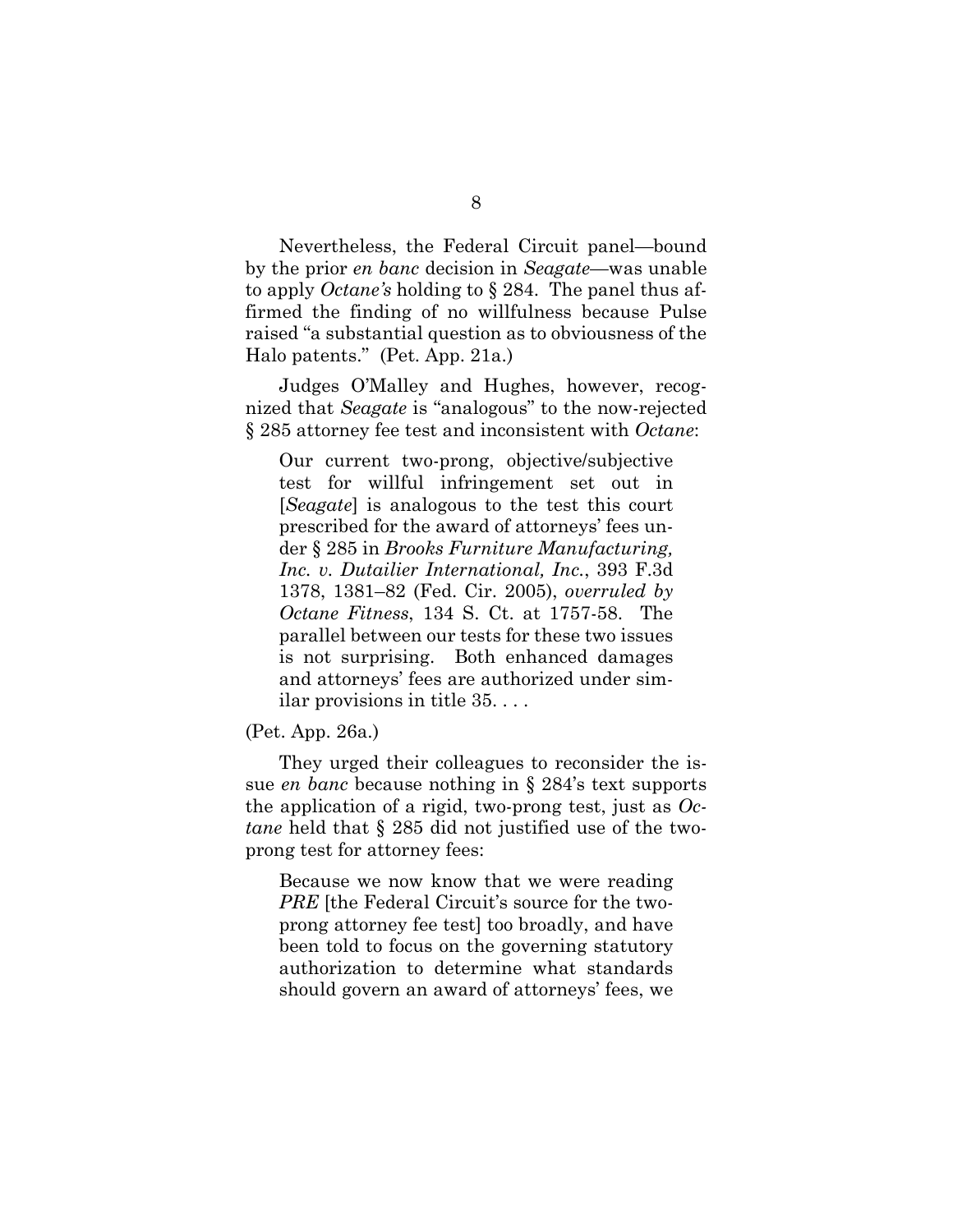should reconsider whether those same interpretative errors have led us astray in our application of the authority granted to district courts under  $\S 284$ . Just as "the *PRE* standard finds no roots in the text of  $\S 285$ ," [Octane, 134 S. Ct. at 1757-58], there is nothing in the text of § 284 that justifies the use of the PRE narrow standard. In rejecting the rigid twoprong, subjective/objective test for § 285 under Brooks Furniture, the Supreme Court told us to employ a flexible totality of the circumstances test. *Id.* at 1756. We should now assess whether a similar flexible test is appropriate for an award of enhanced damages.

(Pet. App. 28a.) They also urged en banc reconsideration of several other issues, including the de novo standard of review, the clear and convincing evidence burden of proof, and the submission of part of the inquiry to juries. (Pet. App. 28a-31a.)

But the full court denied rehearing en banc. (App. 138a-139a.) Two other judges acknowledged that § 284 "is close to content free in what it says about enhanced damages," (Pet. App. 141a), but thought this case wasn't an appropriate vehicle to reassess the standard. (Id. at 140a-145a (Taranto, J., concurring).)

Judges O'Malley and Hughes dissented. (App. 146a-154a.) They reiterated their prior points and noted that their court's test wrongly ignores bad faith behavior if a defendant concocts a non-frivolous defense after being sued by "requir[ing] that an evidentiary wall be erected between the objective and subjective portions of the inquiry," which "preclude[s] considerations of subjective bad faith—no matter how egregious—from informing our inquiry," of the "objective" prong. (Pet. App. 148a.)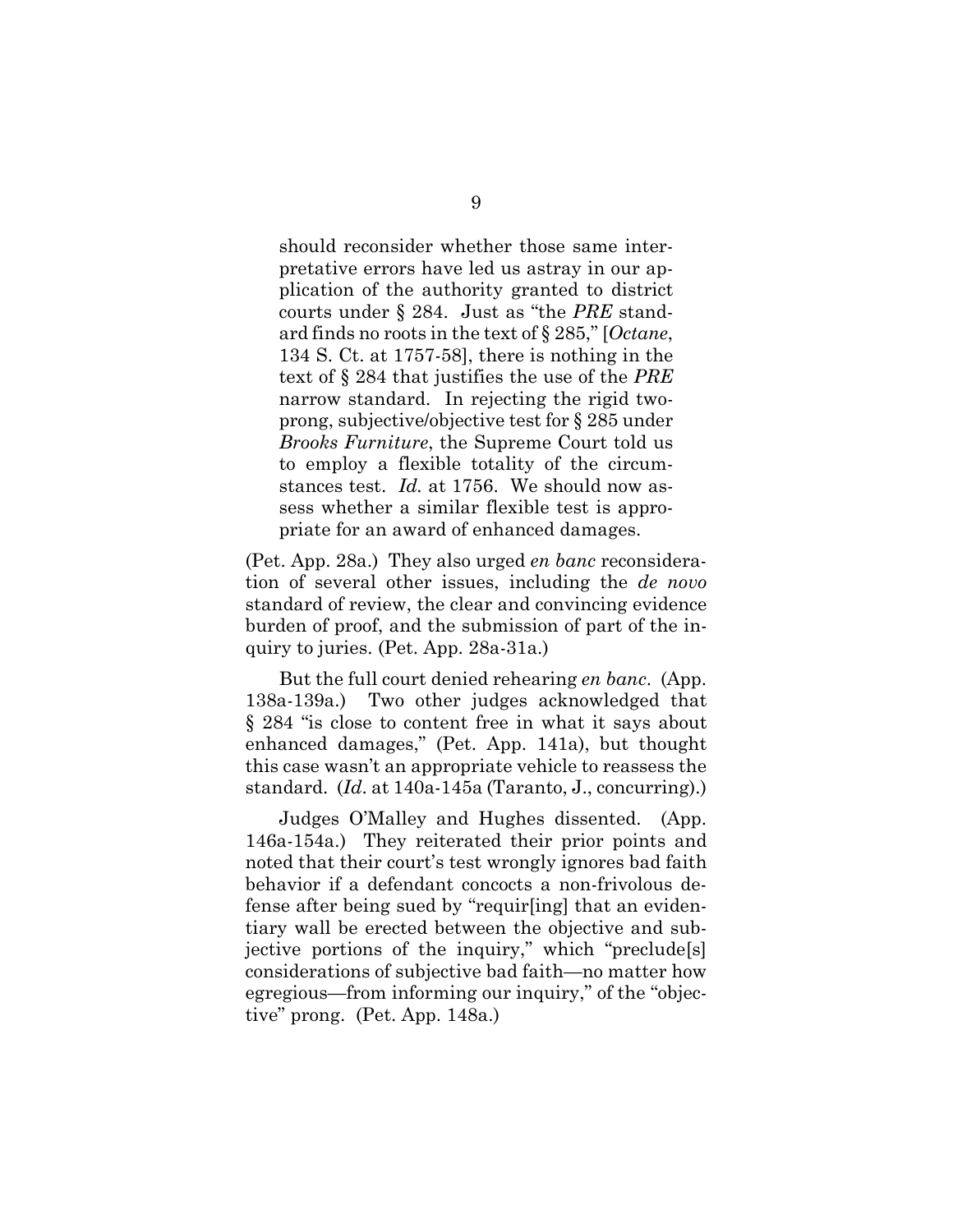#### SUMMARY OF THE ARGUMENT

1. Section 284's text is plain and broad. It says that "the court may increase the damages up to three times the amount found or assessed," and contains no limitations. The text is "inherently flexible"—just as Octane described similar text in § 285—and gives courts the freedom to consider all relevant circumstances in determining whether (and by how much) to enhance damages. Consistent with the broad statutory text, this Court has long approved enhancement "whenever the circumstances require it," including instances of bad faith infringement or where the infringer imposes unnecessary expense and burden on the patent holder. This Court has also said that enhancement can be appropriate even if the patent's validity "is by no means free from doubt," if other aggravating circumstances support it.

2. The Federal Circuit departed from the statutory text and historical application of § 284 in a series of decisions culminating in In re Seagate Technology LLC, 497 F.3d 1360 (Fed. Cir. 2007) (en banc). It first limited enhancement to cases of only willful infringement, even though § 284's text includes no such requirement and that limitation contradicts this Court's precedent permitting enhancement for other types of culpable conduct. Then, in Seagate, the court imposed a rigid, two-part test for willfulness that was still further from the statutory text, its historical application, and its purpose. The Federal Circuit's test bypasses the historic totality of the circumstances approach from this Court and allows a defendant—even the most malicious infringer—to escape enhancement by developing a non-sham defense at any time. It is also the same as the test rejected last term in Octane for the similarly-worded § 285.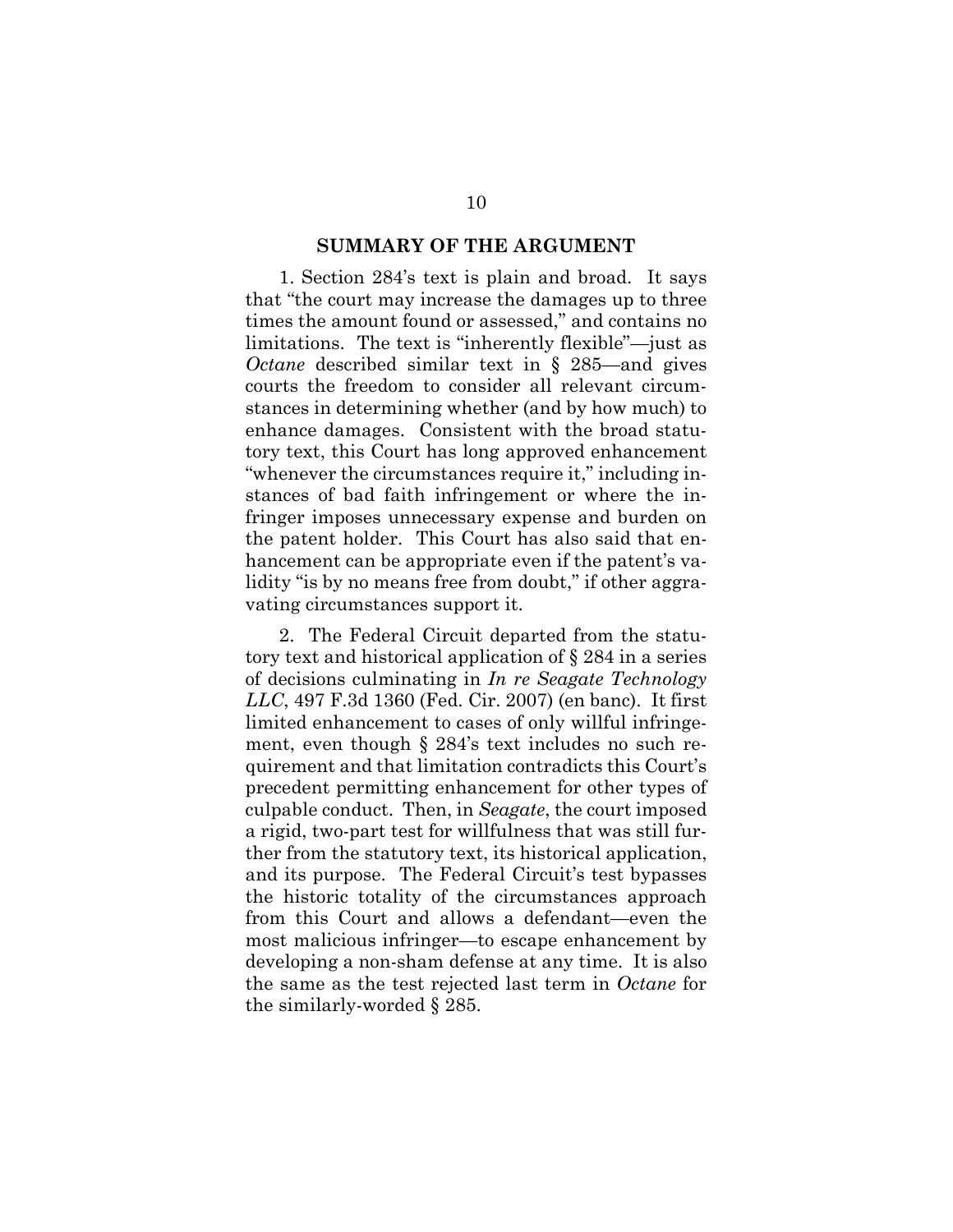3. The Federal Circuit's § 284 framework should be set aside and replaced with the flexible enhancement inquiry mandated by the statutory text, and followed by courts before the Federal Circuit added its atextual limits. District courts should be allowed to consider and balance all relevant facts, such as the defendant's copying, whether (and how much) the defendant investigated a charge of infringement, whether the defendant took steps to avoid infringement or seek a license, and any other commercial considerations that may be relevant in a particular case. No factor should be automatically dispositive, and each should be considered in the total context of the case. Enhancement, for example, should be possible even in a close case in which other aggravating conduct justifies enhancing damages to punish, deter, or compensate. Moreover, the preponderance standard should apply, and appellate review should be for abuse of discretion.

4. Because use of the wrong legal framework prevented the courts below from properly considering enhancement, this Court should vacate the judgment and remand for the district court to do so under the flexible text of § 284. The district court here could well have concluded that Pulse's copying, disregard of Halo's attempts to license, consistent expansion of its infringing product line, and other behavior that drove up costs of its much-smaller competitor warranted enhancement. Yet the district court's hands were tied because, under Seagate, Pulse's "non-sham" trial defense automatically wiped away a decade of culpable behavior.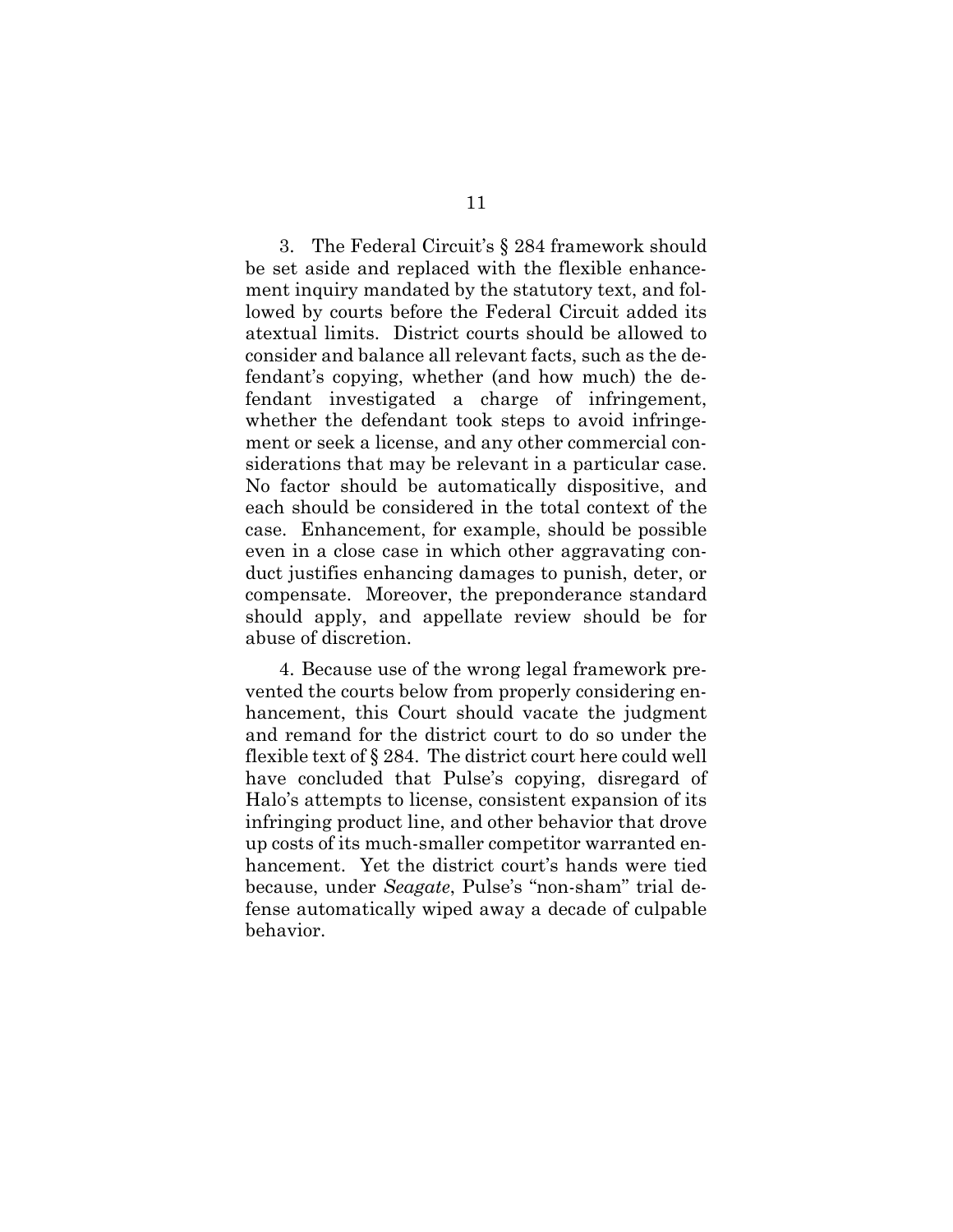#### ARGUMENT

## I. Section 284 Gives District Courts Flexibility to Balance All Relevant Facts When Deciding to Enhance Damages.

#### A. The Statutory Text Is Plain and Broad.

This case turns on the proper construction of 35 U.S.C. § 284. When construing a statute, the Court "start[s], of course, with the statutory text" and generally interprets statutory terms "in accordance with their ordinary meaning." Sebelius v. Cloer, 133 S. Ct. 1886, 1893 (2014). Section 284's text is undeniably plain—it says only that "the court may increase the damages up to three times the amount found or assessed." Nothing in the text calls for a particular approach to assessing enhancement. Nothing restricts enhancement to cases of "willful infringement." And nothing imposes any per se rule against enhancing damages in particular situations, such as when a defendant raises a non-sham trial defense. Rather, the text uses the word "may," which "clearly connotes discretion," Martin v. Frankline Capital Corp., 546 U.S. 132 136 (2005), and leaves the proper considerations for "the court" to determine on a case-by-case basis.

The Federal Circuit itself recognized the text's plain and broad meaning when it acknowledged that it was imposing an artifice onto § 284 "absent a statutory guide." In re Seagate Technology, LLC, 497 F.3d 1360, 1368 (Fed. Cir. 2007) (en banc); see also Jurgens v. CBK, Ltd., 80 F.3d 1566 (Fed. Cir. 1996) ("Absent statutory instructions, we have interpreted the increased damages part of section 284 as requiring a two step process."). Some Federal Circuit judges rightly expressed concern about this approach, protesting their court's imposition of a willfulness requirement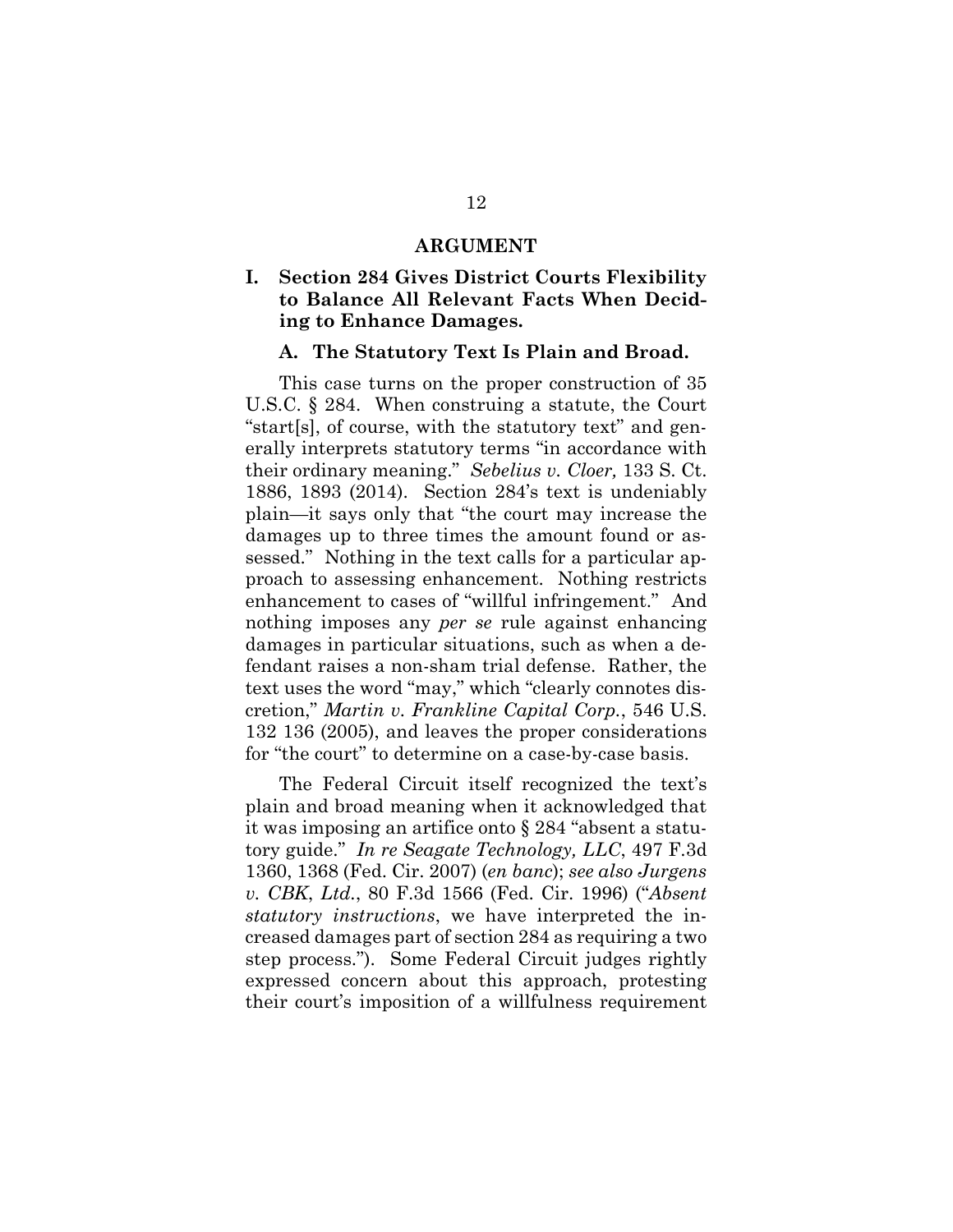where "the language of the statute unambiguously omits any such requirement" and "there is no principled reason for continuing to engraft a willfulness requirement onto section 284." Seagate, 497 F.3d at 1377 (Gajarsa, J., concurring).

#### B. The Application of § 284's Predecessors Provided Flexibility for District Courts.

This case is one in which "a page of history is worth a volume of logic." New York Trust Co. v. Eisner, 256 U. S. 345, 349 (1921) (Holmes, J.). The history of § 284 shows that enhanced damages were used to punish many types of culpable conduct, not just willful infringement, and to ensure a plaintiff was fully compensated. It also shows that earlier, similarly-worded versions of § 284 were interpreted with the same flexibility that the current text provides.

The first patent statute (of 1790) provided only for actual damages, without any possibility of enhancement. In the Patent Acts of 1793 and 1800, Congress made trebling mandatory in all patent cases:

- Patent Act of 1793, Ch 11, § 5 (patentee entitled to damages that are "at least equal to three times the price, for which the patentee has usually sold or licensed to other persons, the use of [the invention]…");
- Patent Act of 1800, Ch. 25, § 3 (patentee entitled to "a sum equal to three times the actual damages sustained by patentee.").

Mandatory trebling proved too draconian, however, because it hit all defendants equally, even those who may not have been culpable. Congress thus amended the statute in 1836 to give "the court" the discretion (but not the obligation) to increase damages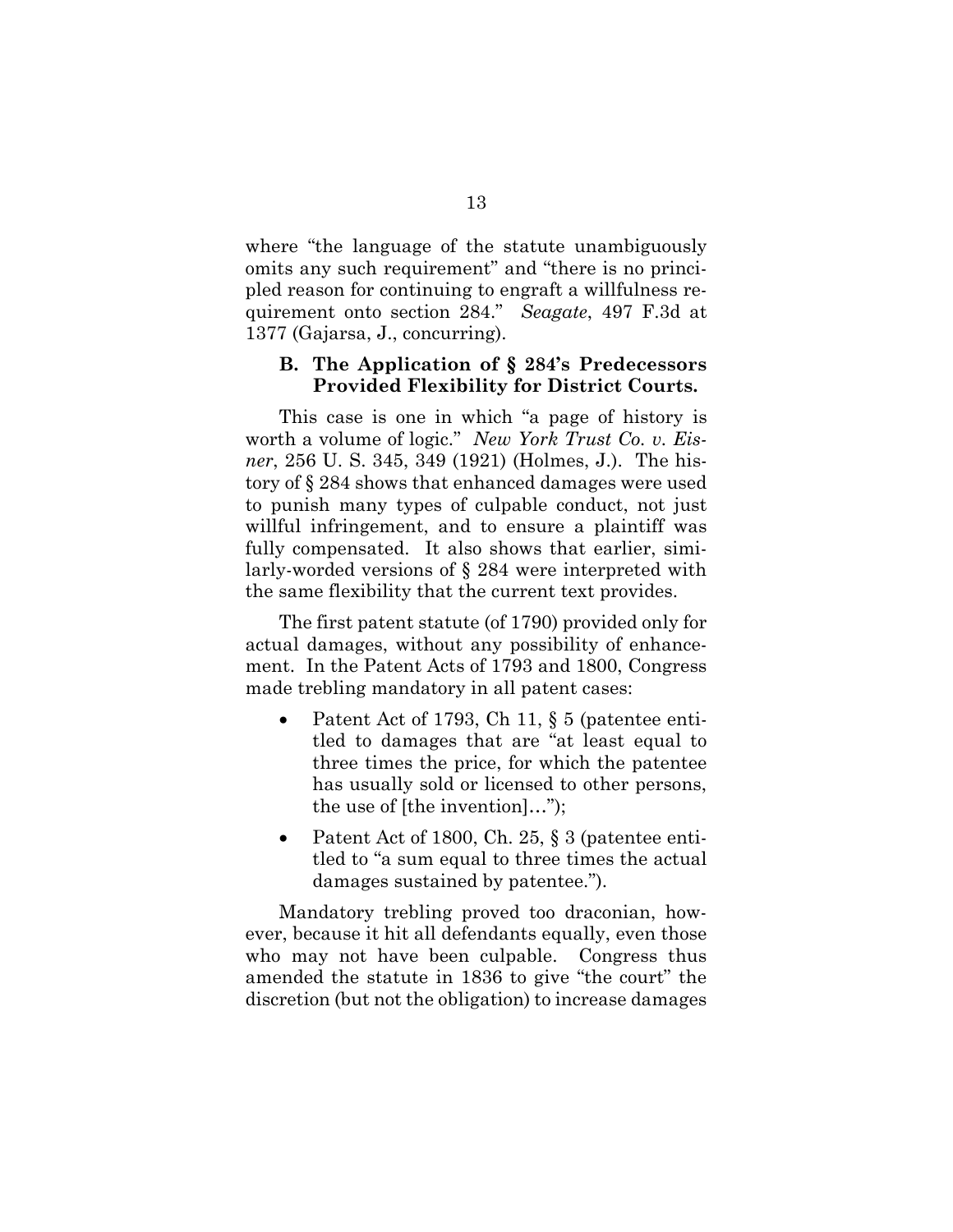in an appropriate case up to three times the amount awarded by the jury:

[I]t shall be in the power of the court to render judgment for any sum above the amount found by such verdict . . . not exceeding three times the amount thereof, according to the circumstances of the case.

Patent Act of 1836, ch. 357, 5 Stat. 117 (1836). As this Court explained with respect to that change, "experience has shown the very great injustice of a horizontal rule equally affecting all cases, without regard to the merits." Seymour v. McCormick, 57 U.S. 480, 488 (1854). "The defendant who acted in ignorance or good faith, claiming under a junior patent, was made liable [under the 1793 and 1800 Acts] to the same penalty with the wanton and malicious pirate." Id. "It was to obviate this that the Patent Act of 1836 confined the jury to the assessment of actual damages, leaving it to the discretion of the court to inflict punitive damages to the extent of trebling the verdict." Root v. Railway Co., 105 U.S. 189, 196 (1882). The 1836 Act thus "restore[d] the flexibility of remedy that is the traditional judicial province." Seagate, 497 F.3d at 1378 (Gajarsa, J., concurring).

Congress carried this discretionary language into subsequent statutory revisions in the 1870 and 1946 Acts. The 1870 Act, in relevant part, stated, "the court may enter judgment thereon for any sum above the amount found by the verdict as the actual damages sustained, according to the circumstances of the case, not exceeding three times the amount of such verdict, together with the costs." Patent Act of 1870, ch. 230, § 59, 16 Stat. 198, 207 (1870). The 1946 Act had nearly identical language. See 35 U.S.C. § 67 (1946 ed.). In the 1952 Act, the language was simplified into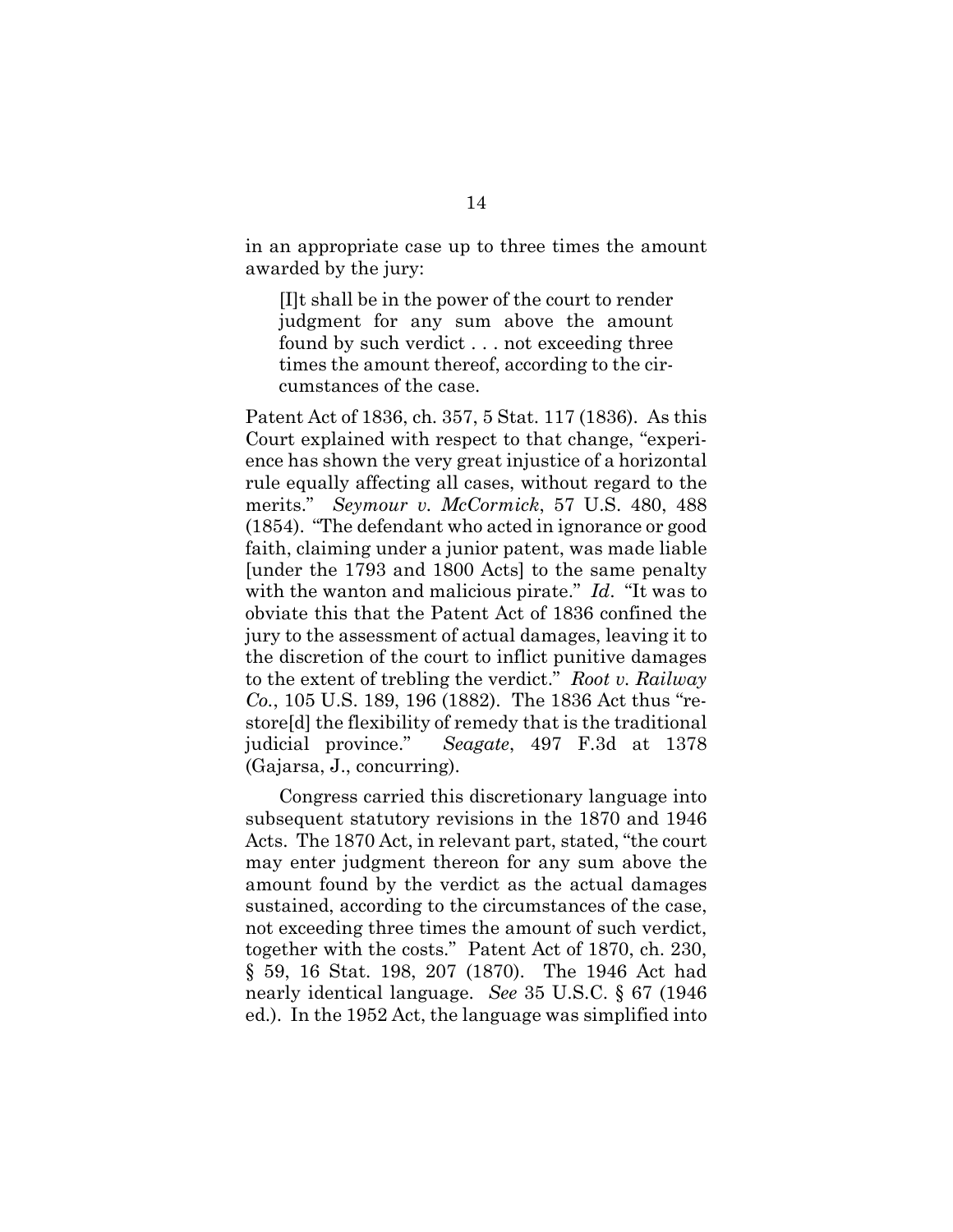its current form. The changes to § 284 simply "consolidated" the damages provisions for law and equity from the prior statutes, and were "merely 'reorganization in language to clarify the statement of the statutes,'" not an attempt to substantively change anything. General Motors, 461 U.S. at 652 (quoting H.R. Rep. No. 1923, 82d Cong., 2d Sess., at 10, 29 (1952)).

This Court consistently interpreted § 284's predecessors to give district courts wide latitude to enhance damages whenever the relevant facts required it. For example, in Seymour v. McCormick, the Court noted that district courts were to apply sound "discretion and judgment," as permitted by the plain statutory language:

The power to inflict vindictive or punitive damages is committed to the discretion and judgment of the court within the limit of trebling the actual damages found by the jury.

57 U.S. 480, 488-89 (1853) (emphasis added). Other precedent reiterated this flexible view of the statute. See Tilghman v. Proctor, 125 U.S. 136, 143-44 (1888) ("[T]he court may, whenever the circumstances of the case appear to require it, inflict vindictive or punitive damages, by rendering judgment for not more than thrice the amount of the verdict.").

Precedent also permitted enhancement for bad faith infringement or other circumstances in which the defendant "caused unnecessary expense and injury" to the plaintiff. Teese v. Huntingdon, 64 U.S. 2, 9 (1860); see also Day v. Woodworth, 54 U.S. 363, 372 (1851). The upshot was that enhancement could be appropriately punitive, compensatory, or both, depending on the facts of the case.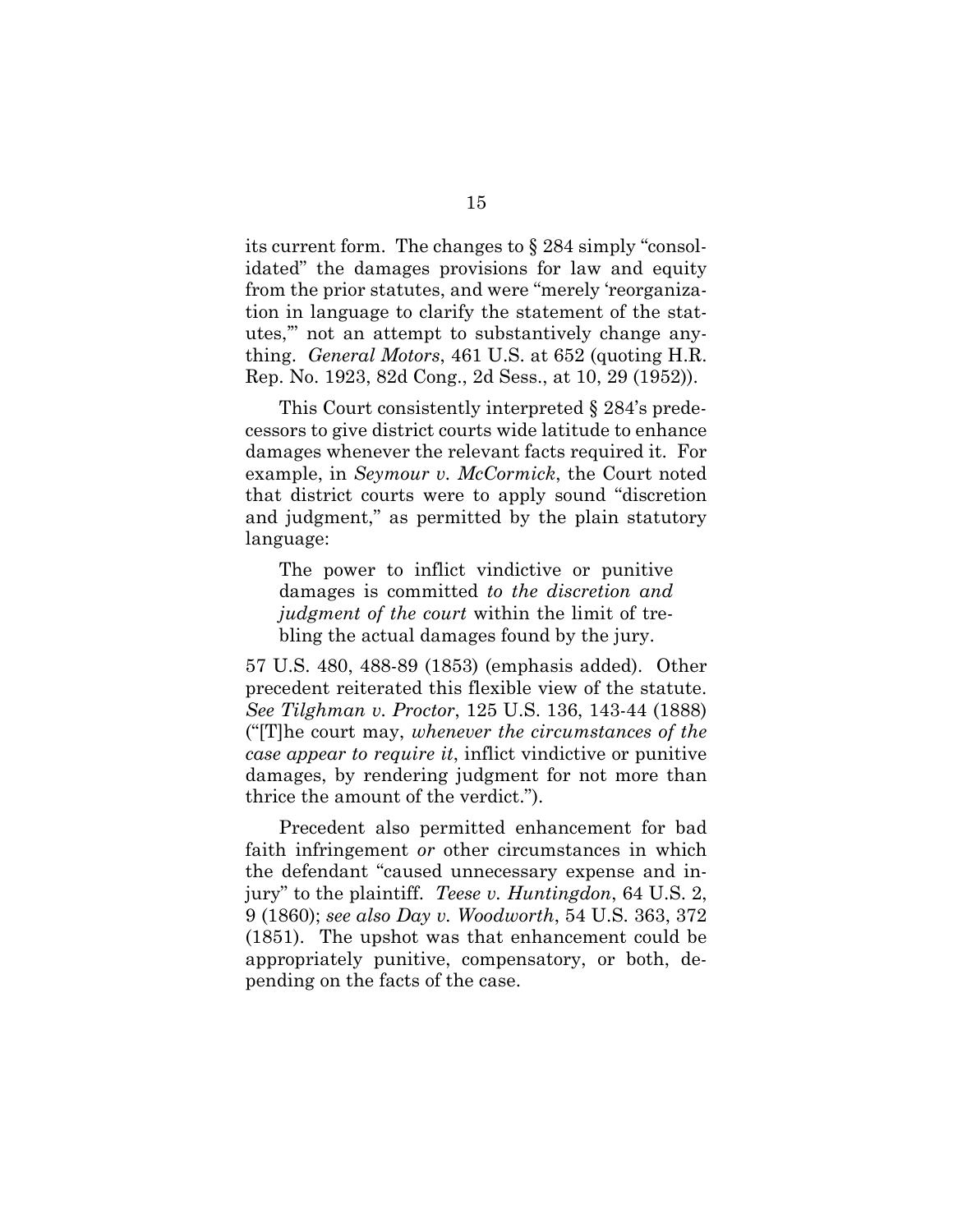## C. The Lower Courts Also Recognized § 284's Broad Language and Applied a Flexible Standard Before Seagate.

Following the plain text and historical practice underlying § 284, the lower courts, in large part, analyzed enhancement in the flexible manner required by its text. There was some difference of opinion on whether enhancement should be a single inquiry, or should instead be a two-step inquiry, in which there must first be an initial showing of "willfulness" or other culpability, followed by a subsequent consideration of whether to enhance.‡ Nevertheless, courts generally applied a flexible approach in which they looked at all the relevant facts.

The Federal Circuit in Read Corp. v. Portec, Inc., compiled a list of the common factors considered by courts in enhancing damages under § 284:

- Whether the infringer deliberately copied;
- Whether the infringer, when he knew of the other's patent protection, investigated the scope of the patent and formed a good-faith belief that it was invalid or that it was not infringed;

 $\overline{a}$ 

<sup>‡</sup> Compare, e.g., Lam, Inc. v. Johns-Manville Corp., 668 F.2d 462, 474 (10th Cir. 1982), and Union Carbide Corp. v. Graver Tank & Mfg. Co., 282 F.2d 653, 675 (7th Cir. 1960) (enhancement limited to cases of willfulness), with Am. Safety Table Co. v. Schreiber, 415 F.2d 373, 379 (2d Cir. 1969) (enhancing based on the totality of the circumstances for infringement "with deliberation and abandon" but not "with the ultimate willfulness"), and Trio Process Corp. v. L. Goldstein's Sons, Inc., 638 F.2d 661, 662-63 (3d Cir. 1981) (declining to limit enhancement to willfulness).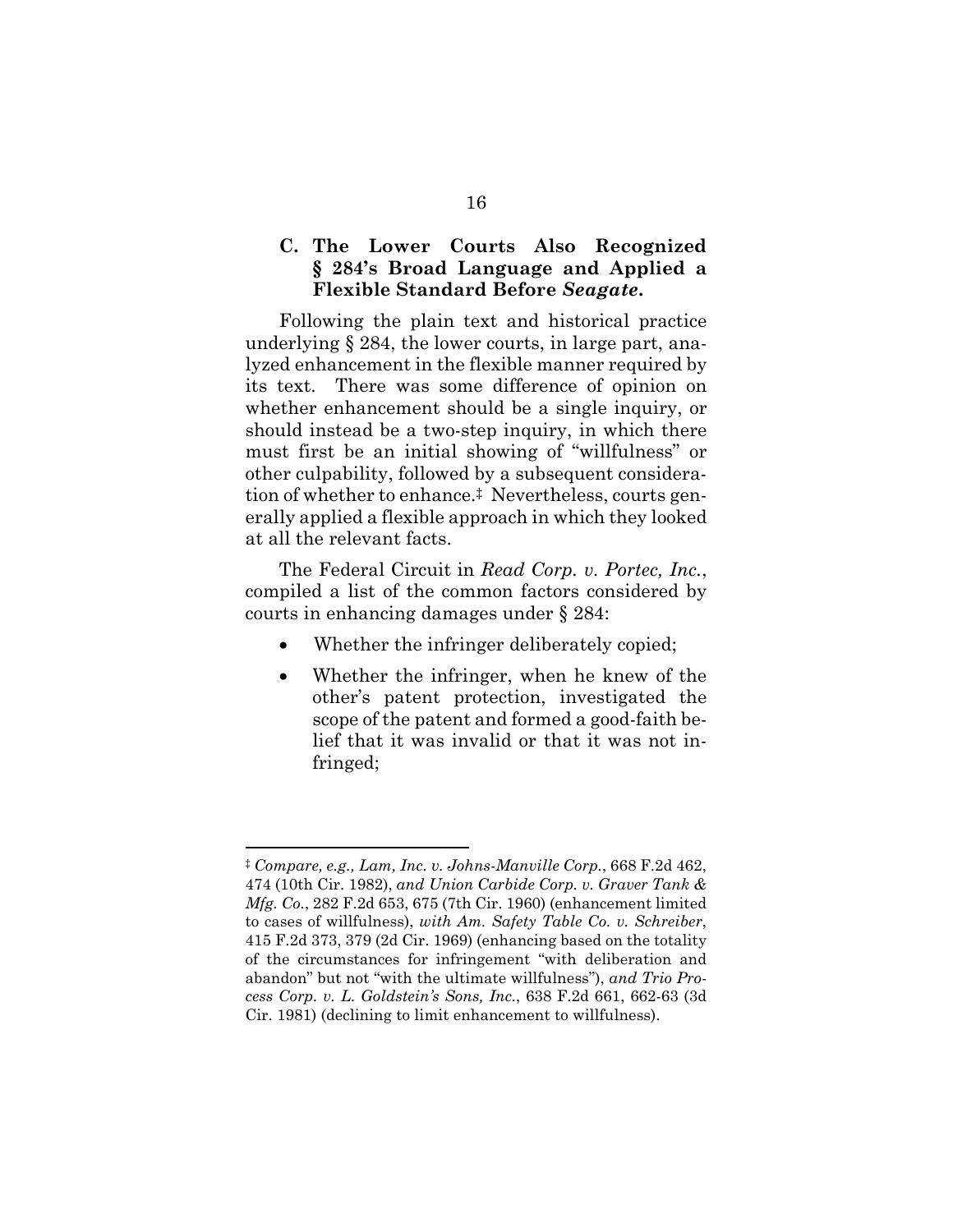- The infringer's behavior as a party to the litigation;
- Defendant's size and financial condition;
- Closeness of the case;
- Duration of the defendant's misconduct;
- Remedial action, if any, taken by the defendant;
- Defendant's motivation for the harm; and
- Whether defendant attempted to conceal its misconduct.

970 F.2d 816, 827-28 (Fed. Cir. 1992) (citing prior cases discussing each factor). Read directed district courts to balance these considerations with § 284's flexibility in mind, explaining that the enhancement determination should be "based on all the facts and circumstances" and that courts "must consider factors that render defendant's conduct more culpable, as well as factors that are mitigating or ameliorating." Id. at 826.

These factors captured both this Court's concern that enhancement should be tied with some level of culpability, and the flexibility of § 284's text. Taken together, the factors permit a judge to consider all the facts about a particular defendant's conduct and determine how much (if any) enhancement is needed to compensate the plaintiff for any unrecovered costs, to punish the defendant for misconduct, and to deter others from similar bad behavior. In this way, they serve the statutory purpose, which was to "discourage infringement of a patent by anyone thinking that all he would be required to pay if he loses the suit would be a royalty." S. Rep. No. 79-1503, at 2 (1946).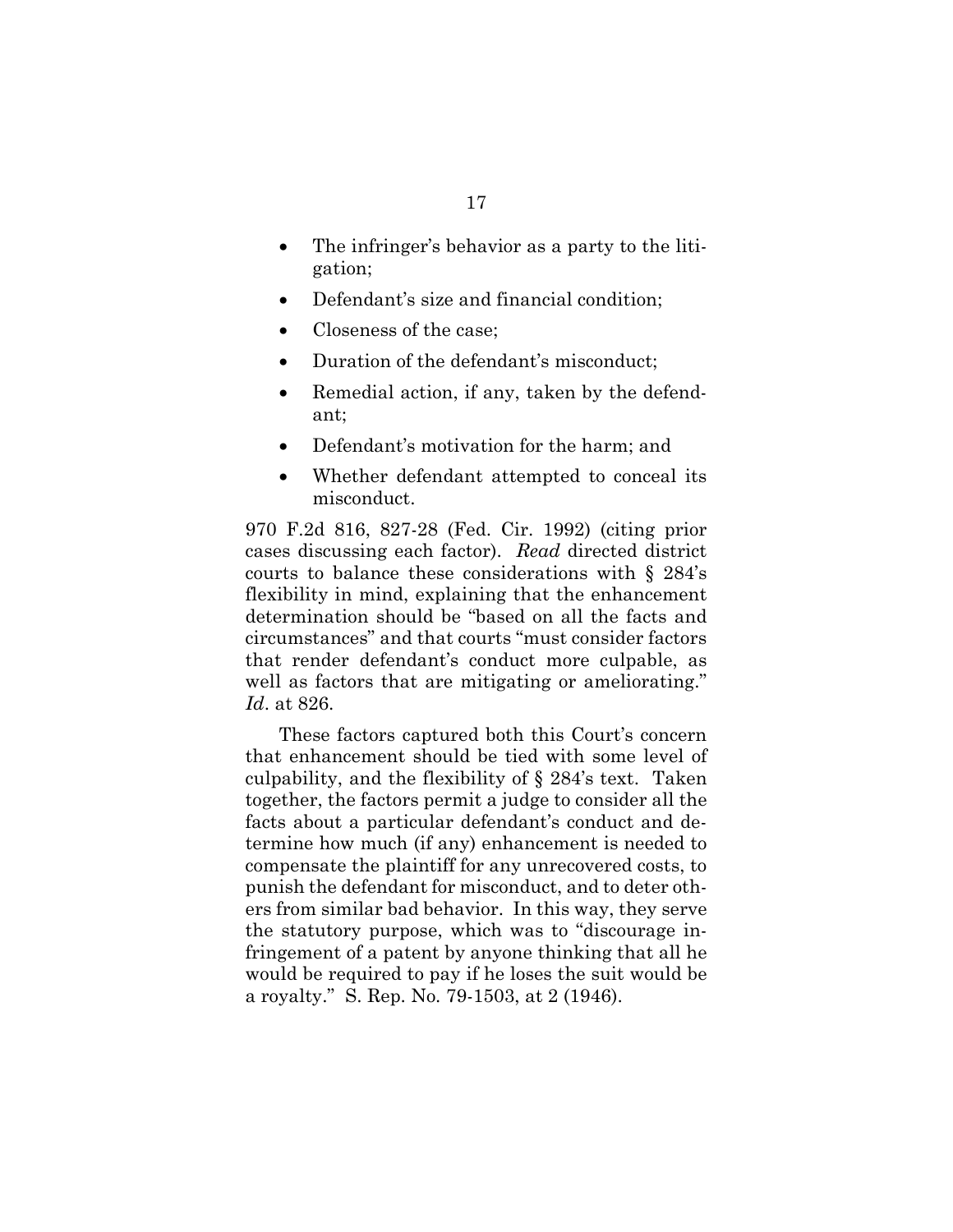### D. Octane and General Motors Require Enforcing § 284 as Written.

This Court has already recognized that open and flexible statutory text like that here should not be narrowed by judicial fiat.

The prime example, decided just last term, is  $Oc$ tane Fitness, LLC v. Icon Health & Fitness, Inc., 134 S. Ct. 1749 (2014). There, this Court interpreted the attorney fee provision of 35 U.S.C. § 285, and observed that "our analysis begins and ends with the text of § 285," which was "patently clear" and imposed "one and only one constraint on district courts' discretion to award attorney's fees in patent litigation: The power is reserved for exceptional cases." Id. at 1755- 56. After observing that "exceptional" simply means a case that "stands out from others," this Court eliminated the Federal Circuit's rigid, two-prong test and freed district courts to consider and balance all relevant facts.

The same analysis applies here. The text of § 284 is even broader than that of § 285 because it does not restrict enhancement to "exceptional cases." History teaches that enhancement should be reserved for culpable conduct, analyzed using the traditional factors collected by Read and other cases. No basis exists for a rigid, multi-prong test that makes any one fact dispositive or requires the district court to close its eyes to egregious behavior like copying or purposely ignoring a patentee's attempts to license. And nothing in the statute requires a district court to ignore almost a decade of bad pre-suit conduct simply because the defendant develops a non-frivolous defense after it is sued. The statutory text and historical practice allow the district court to consider and weigh every fact.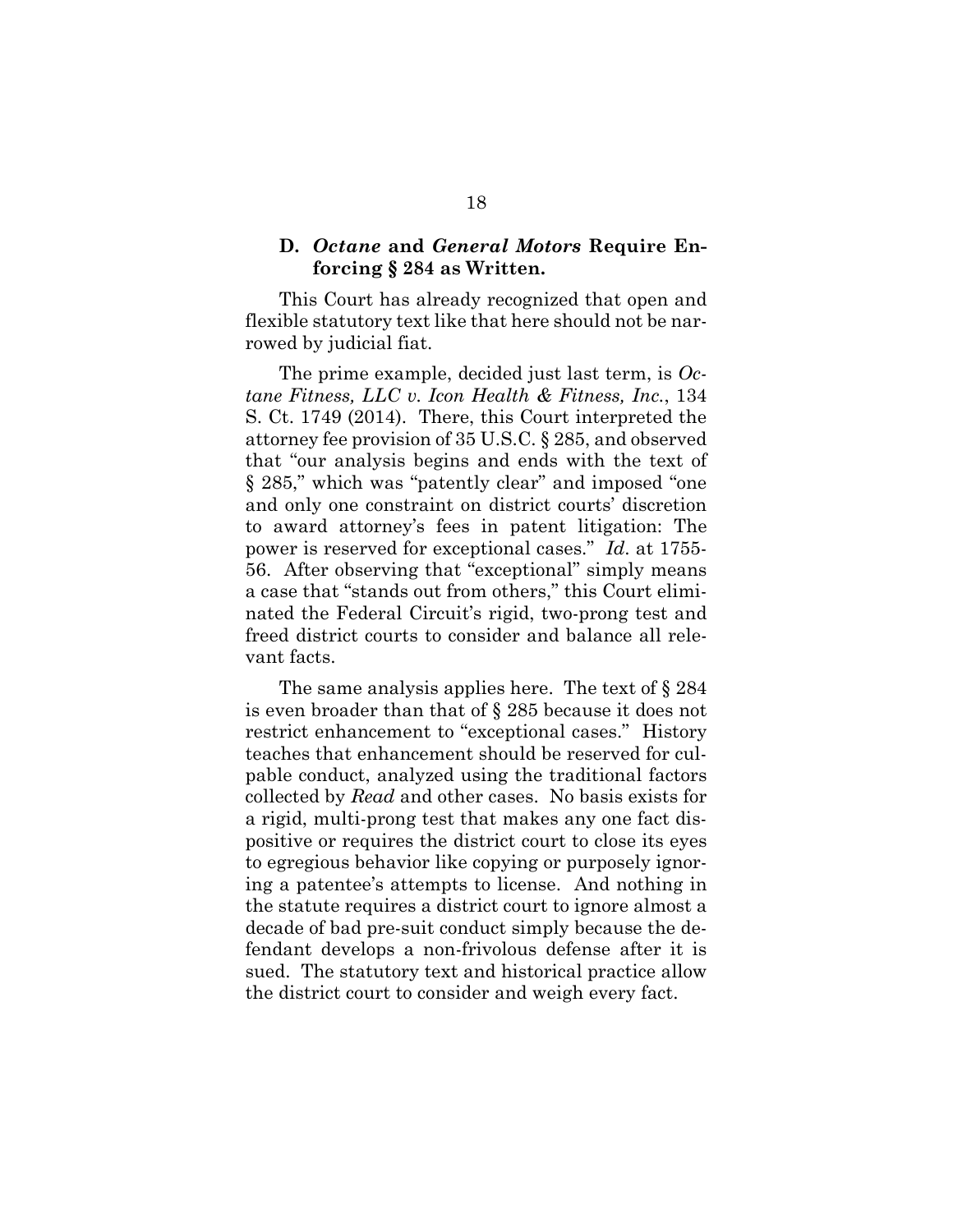Another example, which addressed part of § 284, is General Motors Corp. v. Devex Corp., 461 U.S. 648 (1983). That provision, which is also plain and broad, says that "the court shall award … interest." This Court refused to constrain a district court's ability to award interest, because "on the face of § 284, a court's authority to award interest is not restricted to exceptional circumstances," and "when Congress wished to limit an element of recovery in a patent infringement action, it said so explicitly." Id. at 653. The Court contrasted the interest provision with the attorney fee provision, noting that the latter was restricted to "exceptional cases," while "the power to award interest was not similarly restricted." Id.

The same is true here. Section 284 does not impose any limitations on enhancement of damages, so district courts have discretion to analyze the issue consistent with this Court's historical practice and to look to all factors that may indicate that the defendant has the necessary culpability. If Congress wanted to further constrain that discretion, it would have said so explicitly. No statutory basis exists to treat enhanced damages more restrictively than attorney fees, given that the statute itself imposes greater constraints on fee awards. Therefore, given Octane's holding that a rigid two-prong test cannot stand in the attorney fee context, it certainly cannot stand in the broader and more flexible enhanced damages context.

## II. The Federal Circuit Has No Support for Its Application of § 284.

The Federal Circuit's current approach to enhanced damages has diverged from the statutory text and this Court's precedent in five ways. First, that court has required that willfulness be found as a pre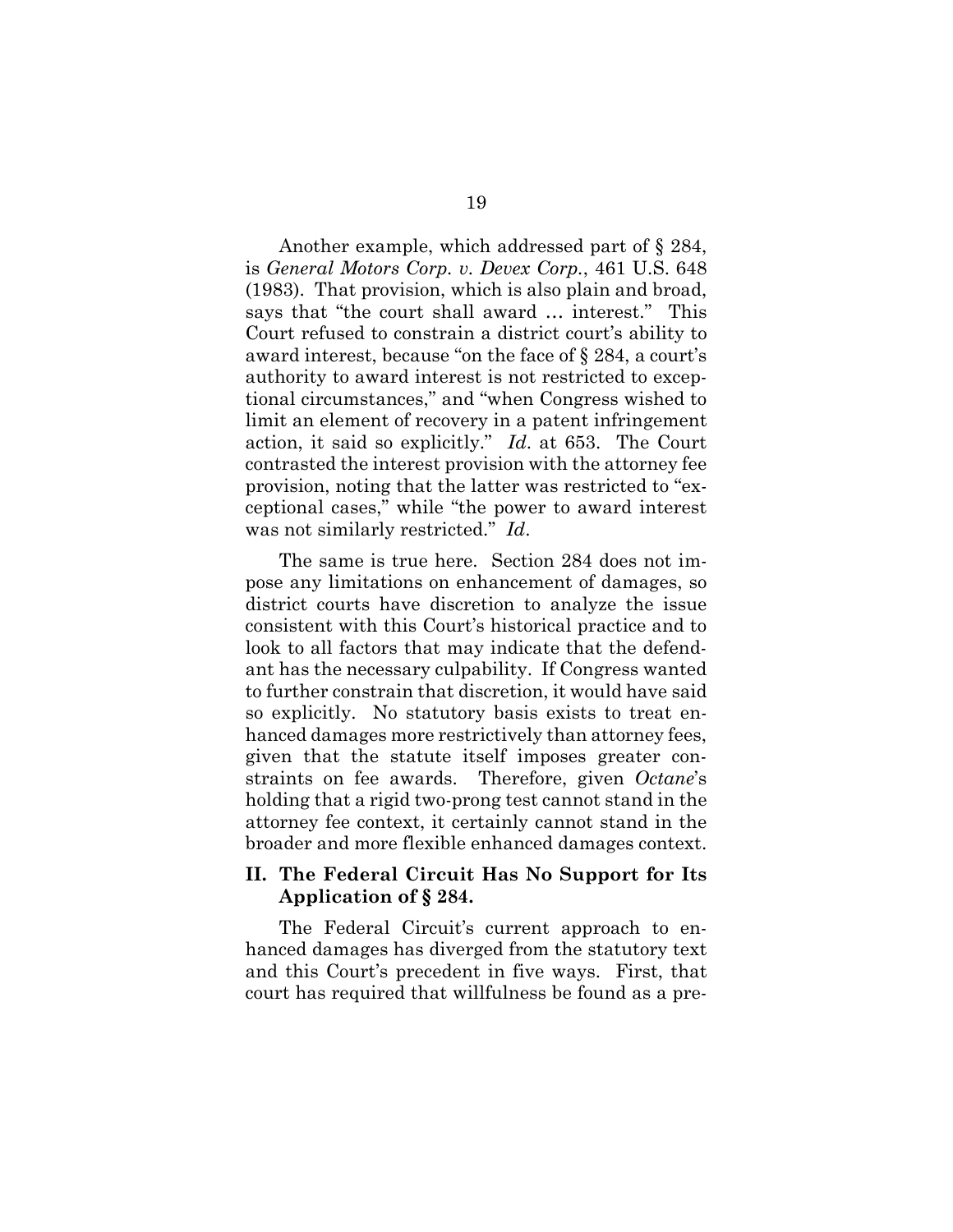requisite to considering any other enhancement considerations. Second, Seagate imposed a rigid two-part test that required a patentee to prove the defendant's position was objectively reckless before it would even consider the defendant's actual behavior. Third, in this case, the court held that the objective recklessness could be measured, not against the facts that faced the defendant when it infringed, but with an any-defense-at-any-time approach, that allows even the most egregious infringer to escape punishment if it can develop a non-sham defense at trial. Fourth, it imposed a clear and convincing burden of proof. Fifth, the court has applied *de novo* review inconsistent with the discretionary nature of the flexible district courtlevel enhancement determination. The Federal Circuit has thus layered scar on top of scar, and spun a straightforward statute into an artifice unsupported by the § 284 text or this Court's precedent.

#### A. There Is No Support for Requiring Willful Infringement to Enhance Damages.

The Federal Circuit made willfulness a necessary prerequisite to enhancement in Jurgens v. CBK, Ltd., 80 F.3d 1566, 1570 (Fed. Cir. 1996) and again in Seagate. Setting willfulness as a necessary predicate over every other possible consideration conflicts with this Court's precedent. For example, in Teese v. Hun $tingdon, 64$  U.S.  $2, 9$  (1860), the Court noted that, "if, in the opinion of the court, the defendant has not acted in good faith, or has caused unnecessary expense and injury to the plaintiff, the court may render judgment for a larger sum, not exceeding three times the amount of the verdict." And in Day v. Woodworth, 54 U.S. 363, 372 (1851), the Court again focused on bad faith or other culpable activity: "If, in the opinion of the court, the defendant has not acted in good faith, or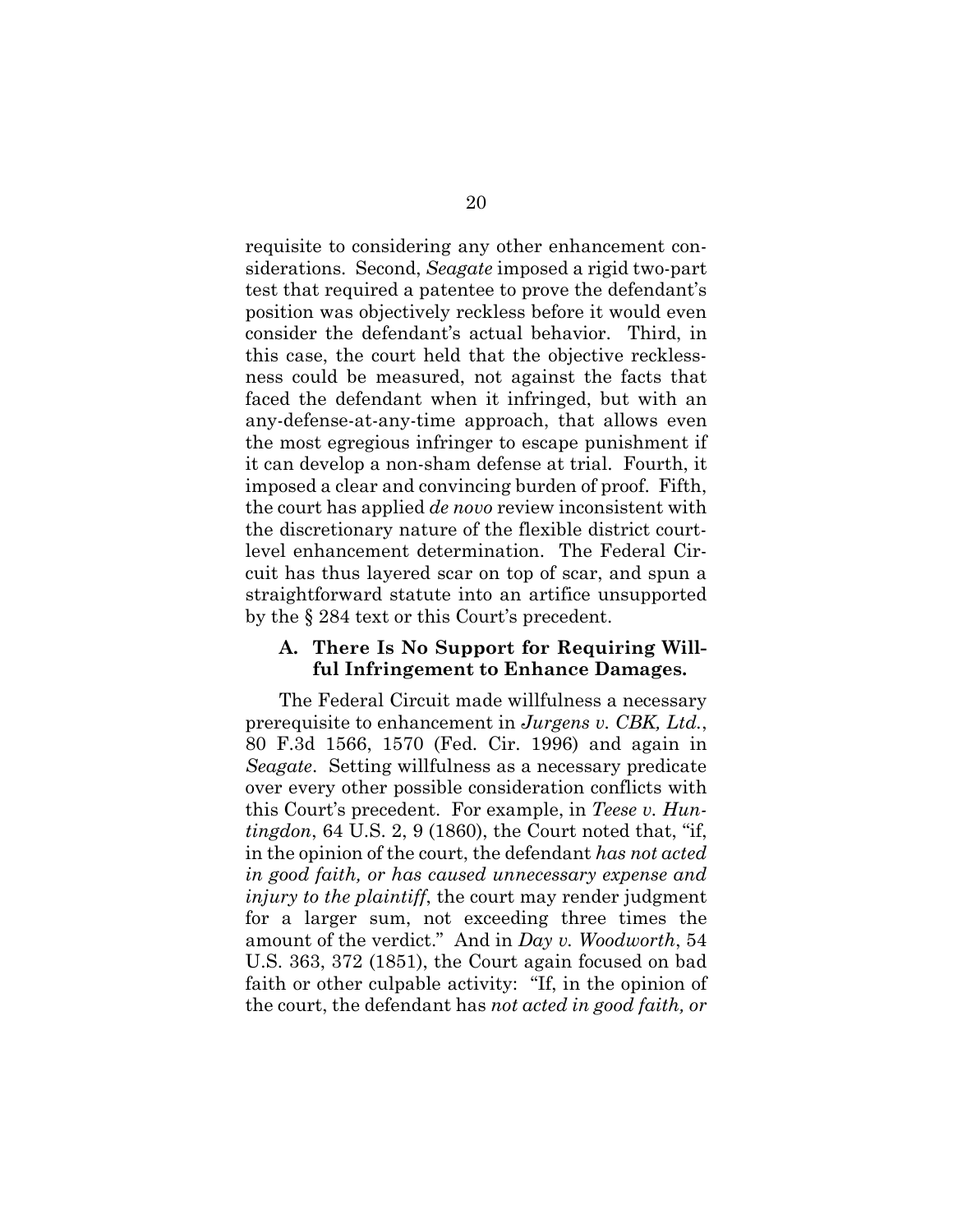has been stubbornly litigious, or has caused unnecessary expense and trouble to the plaintiff, the court may increase the amount of the verdict, to the extent of trebling it."

Contrary to the Federal Circuit's view in Seagate, this Court's post-1952 decision in Aro Mfg. Co. v. Convertible Top Replacement Co., 377 U.S. 476, did not narrow § 284 to permit enhancement for only "willful infringement." The Court listed a number of remedies available to a patentee, including that "it could in a case of willful or bad-faith infringement recover punitive or 'increased' damages under the statute's trebling purpose." Id. at 508. Aro thus simply reiterated that willfulness is one basis to enhance damages—it did not change the law and make willfulness the only basis for enhancement. Seagate, 497 F.3d at 1381 (Gajarsa, J., concurring) (explaining that this Court's post-1952 cases "do not hold that a finding of willfulness is necessary to support an award of enhanced damages," but, at most, "stand for the uncontroversial proposition that a finding of willfulness is sufficient to support an award of enhanced damages"). Therefore, willfulness is one factor—perhaps an important factor—for the court to consider along with any other factors that may be relevant in a particular case.

#### B. The Federal Circuit's Two-Part "Willfulness" Test Conflicts with the Statute.

The Federal Circuit further compounded its error in Seagate by departing from traditional patent precedent on the level of culpability required for enhancement. Seagate arose as an attempt to fix years or problems that had plagued the Federal Circuit's earlier willfulness jurisprudence. The trouble began after the Federal Circuit imposed an affirmative duty on a defendant who had learned of a patent to get an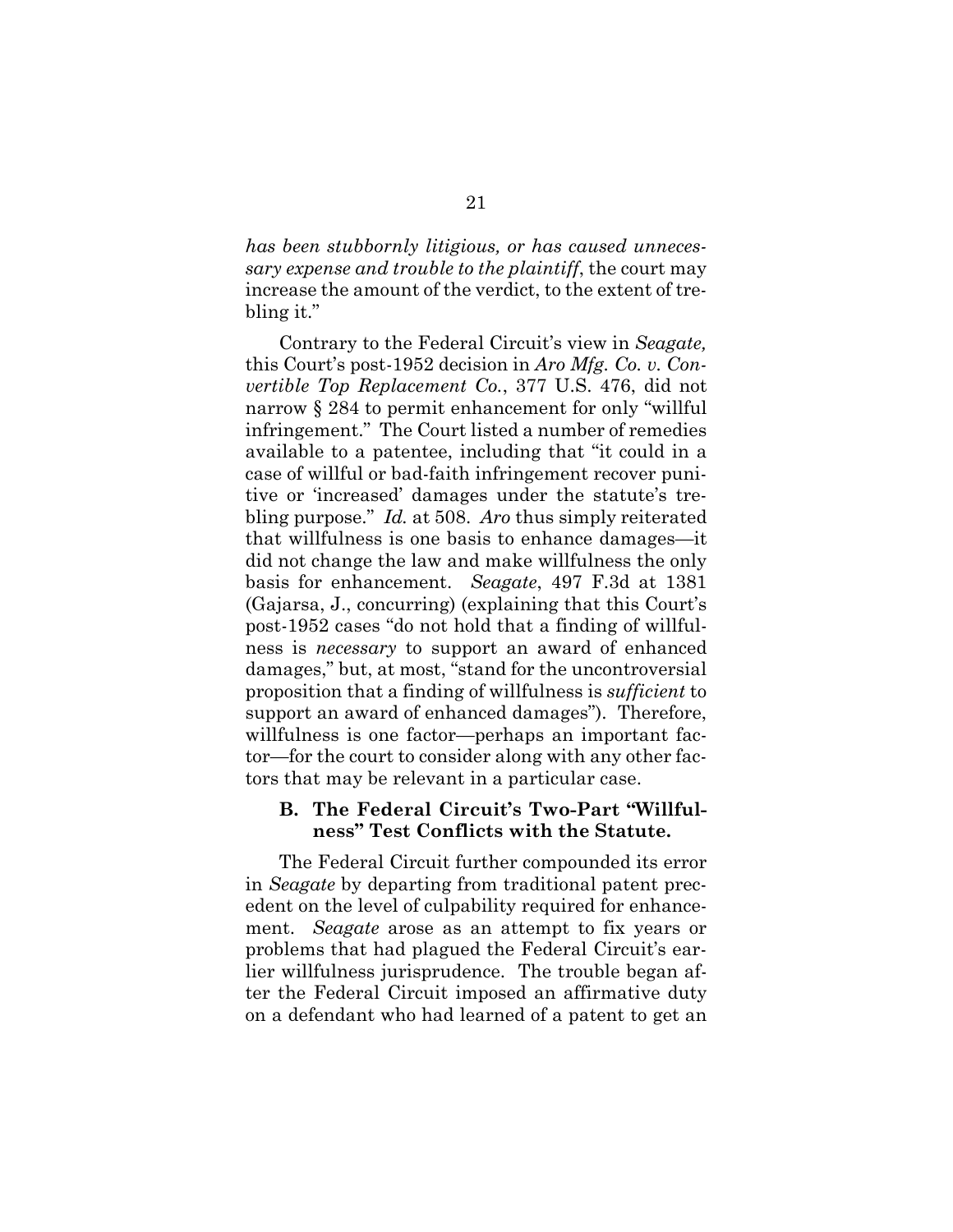exonerating opinion of counsel, and then forced them to either waive privilege over that opinion or face an adverse inference that it was negative. See, e.g., Underwater Devices, Inc. v. Morrison-Knudsen Co., 717 F.2d 1380, 1389-90 (Fed. Cir. 1983); Kloster Speedsteel AB v. Crucible, Inc., 793 F.2d 1565, 1580 (Fed. Cir. 1986). The Federal Circuit partially corrected this problem by eliminating the adverse inference in Knorr-Bremse Sys. v. Dana Corp., 383 F.3d 1337 (Fed. Cir. 2004) (en banc). But this still left lingering questions about the scope of the privilege waiver for defendants who nevertheless wanted to rely upon an opinion of counsel.

Seagate dealt with one such question—whether a defendant's waiver of privilege over a pre-suit opinion of counsel also extended to its later communications with trial counsel on the same issue. Seagate, 497 F.3d at 1366-67. The Seagate majority dealt with this, in part, by restricting "willful infringement" to only "objectively reckless" behavior, and therefore held that "a patentee must show by clear and convincing evidence that the infringer acted despite an objectively high likelihood that its actions constituted infringement of a valid patent." *Id.* at 1371. The majority stressed that "the state of mind of the accused infringer is not relevant to this objective inquiry," and thereby created a way for defendants to negate willfulness without discussing their own actions or thoughts, or whether they obtained a pre-suit opinion. Id. The Court further added a second prong to the willfulness test—"the patentee must also demonstrate that this objectively-defined risk (determined by the record developed in the infringement proceeding) was either known or so obvious that it should have been known to the accused infringer." Id.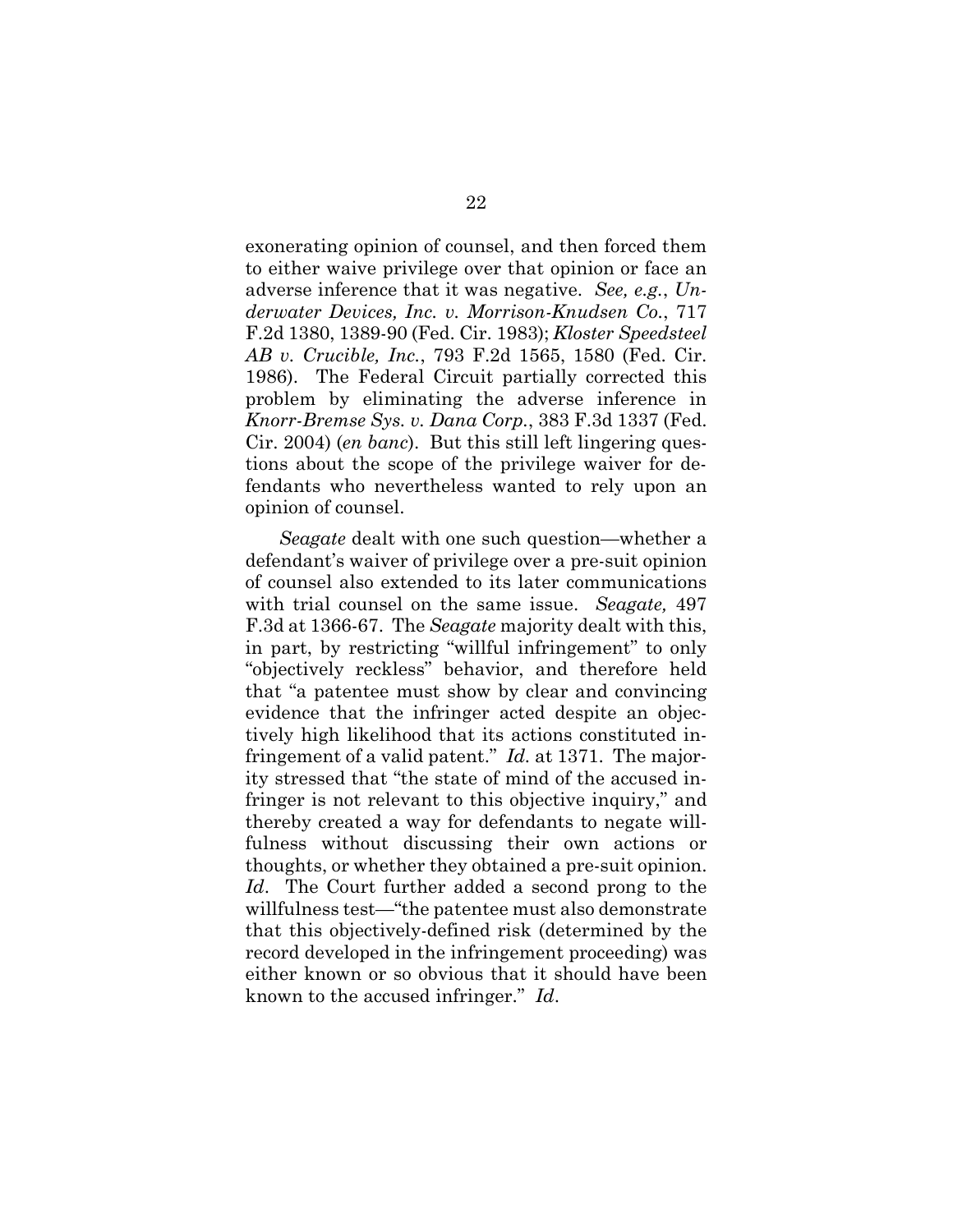Seagate attempted to justify its new rigid test not with the text of  $\S 284$  or this Court's precedent that addressed the predecessor provisions, but rather with a citation to Safeco Insurance Co. of Am. v. Burr, 551 U.S. 47 (2007), a case that interpreted the statutory language of the Fair Credit Reporting Act that imposed liability against anyone who "willfully fails to comply" with the Act. See 15 U.S.C.  $\S$  1681n(a). Safeco addressed whether this language extended "only to acts known to violate the Act" or also included "reckless disregard of a statutory duty." Safeco, 551 U.S. at 56-57. After acknowledging that "willfully is a word of many meanings whose construction is often dependent on the context in which it appears," id. at 57, the Court held that, for that particular statute, the provision included both knowing and reckless statutory violations, and then enunciated a test for recklessness. Id. at 57-60, 68-71. Seagate wrongly imported that objective recklessness test into patent law as the sole prerequisite to enhancing damages, even though Safeco itself plainly held that both knowing and reckless violations were "willful." Id. at 57-60. And it did so based on a word—willful—that does not appear in § 284.

Seagate thus repeated the same error that this Court corrected last term in Octane. There, the Federal Circuit had improperly imported a comparable two-prong test involving the Noerr-Pennington exception for antitrust liability into the patent statute dealing with attorney fees. Octane, 134 S. Ct. at 1756-58. This Court rejected that approach because the antitrust standard "finds no roots in the text of § 285, and it makes little sense in the context" of patent law. Id. at 1757. Here, the Federal Circuit has imported a test for the Fair Credit Reporting Act into another flexible patent statute. Indeed, the Federal Circuit has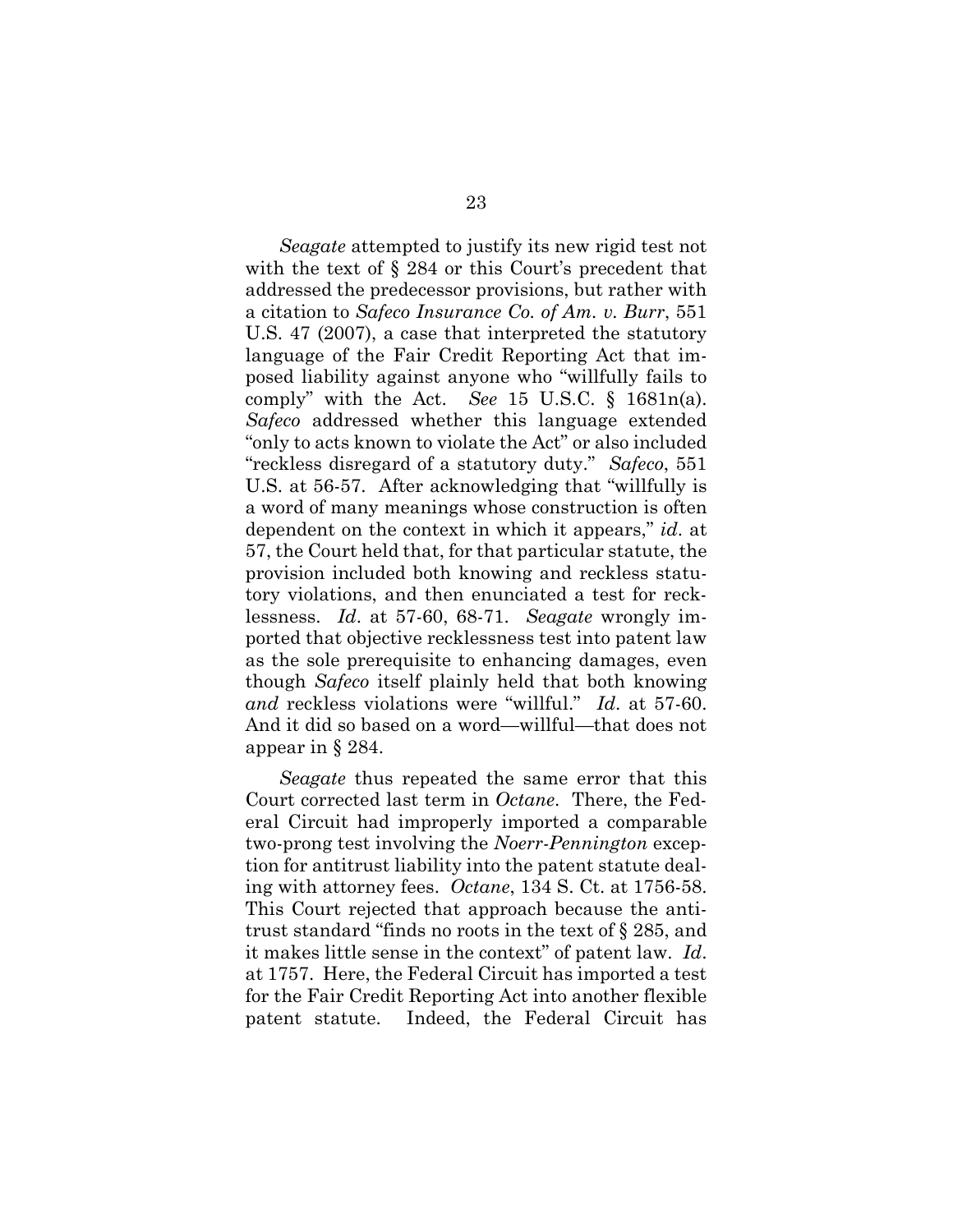equated the two-prong test for enhancement with its two-prong test for attorney fees. See iLOR, LLC v. Google, Inc., 631 F.3d 1372, 1377 (Fed. Cir. 2011). And, as with § 285, the two-prong test "finds no roots" in the text of § 284, and it "makes little sense" given the purpose and historical application of § 284.

## C. There Is No Basis for the Federal Circuit's "Any-Defense-at-Any-Time" Approach.

Seagate's progeny have further compounded the Federal Circuit's error by looking not to the facts that faced a defendant when it infringed, but to later-developed defenses. Those subsequent decisions have held that a defendant does not meet the "objective" part of the Seagate test if the defendant presents any non-sham trial defense, even one developed only after years of bad behavior that forces a patentee to file a lawsuit. See, e.g., Spine Solutions, Inc. v. Medtronic Sofamor Danek USA, Inc., 620 F.3d 1305, 1319 (Fed. Cir. 2010); Halo, 769 F.3d at 1382-83; Global Traffic Techs., LLC v. Morgan, 2015 WL 3513416, at \*7-8 (Fed. Cir. June 4, 2015); Carneige Mellon Univ. v. Marvell Tech. Gp., 2015 WL 4639309, at \*12 (Fed. Cir. Aug. 4, 2015). These cases require district courts to ignore the defendant's real-world acts (e.g., copying), because they treat it as relevant only to Seagate's "subjective" prong.

This is a dramatic departure from this Court's precedent. No legal basis exists to let a willful infringer off the hook solely because it raised a reasonable, but unsuccessful defense at trial. In fact, this Court previously remarked that it would "not have disturbed the decree of the court below, if it had seen fit to increase the damages," in a complicated case that involved the validity of a reissue patent, even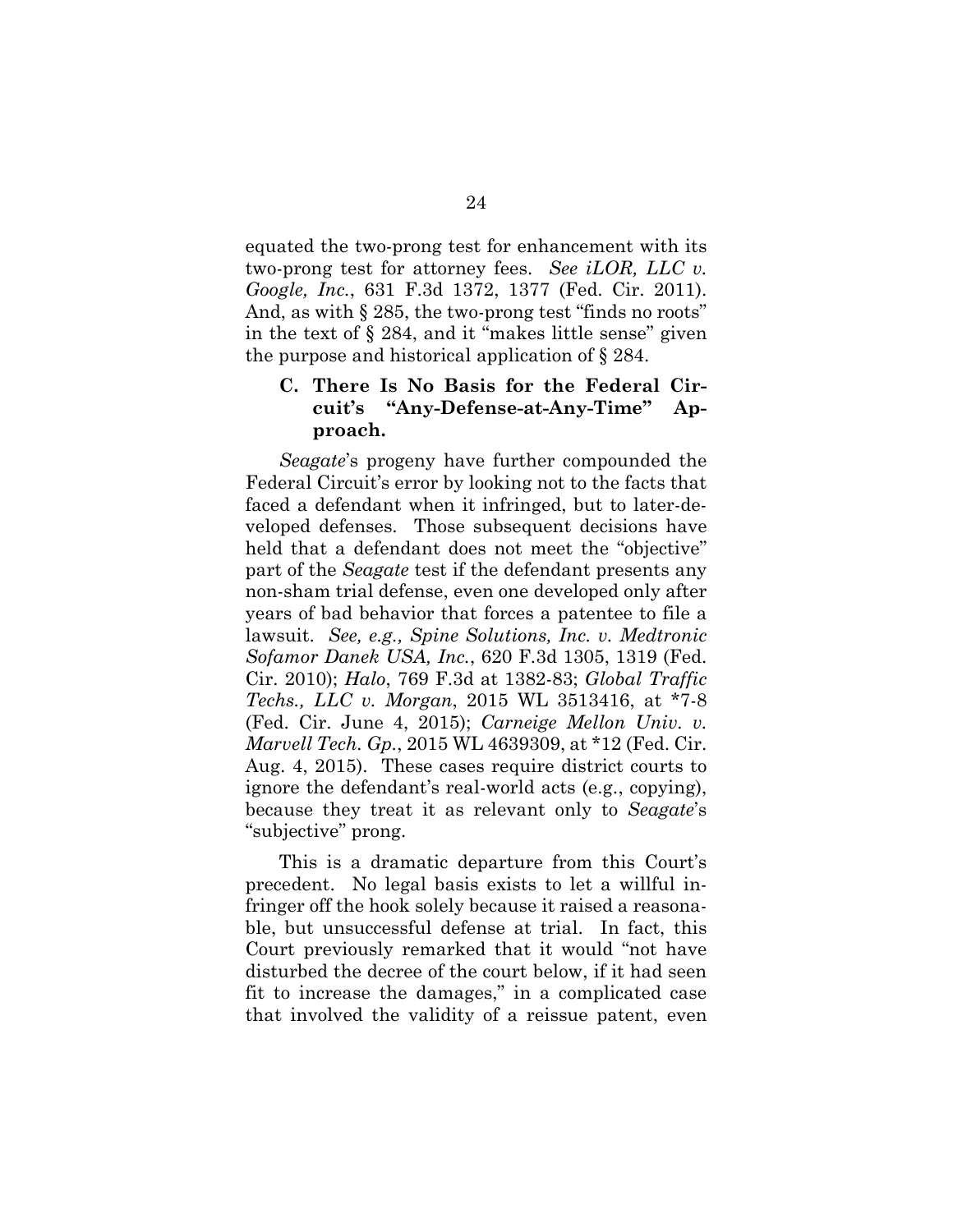though "the patentable novelty in [the patented] device is by no means free from doubt." Topliff v. Topliff, 145 U.S. 146,164, 174 (1892). That contradicts any per se rule against enhancement even in close cases. Instead, it shows that if a defendant acts culpably for some period of time, the district court has discretion to consider if, and by how much, to enhance damages no matter what defenses were ultimately raised at trial.

Seagate and its progeny are also a dramatic departure from the Federal Circuit's prior approach. Indeed, just a few years earlier, the en banc Federal Circuit had repudiated any per se rule, stressing that a "determination of willfulness is made on consideration of the totality of the circumstances," Knorr-Bremse, 383 F.3d at 1343, and declining to make the existence of a defense to infringement a fact that could always defeat willfulness. Id. at 1347. On the latter point, the court wisely explained that, although the existence of a defense should "be considered among the totality of the circumstances," it was inappropriate to abstract it "for per se treatment, for this greater flexibility enables the trier of fact to fit the decision to all of the circumstances." Id. This more flexible view was also consistent with Read, which identified "closeness of the case" as one factor relevant to enhancement, but left open the possibility that other factors (e.g., copying and failure to design around) could justify enhancement in an appropriate case. Seagate and its progeny abruptly abandoned this approach.

## D. The Federal Circuit's Standards of Proof and Appellate Review Are Unsupported.

Judge O'Malley astutely flagged two other parts of the Federal Circuit's current approach that diverge from the statute. (Pet. App. 28a-29a.)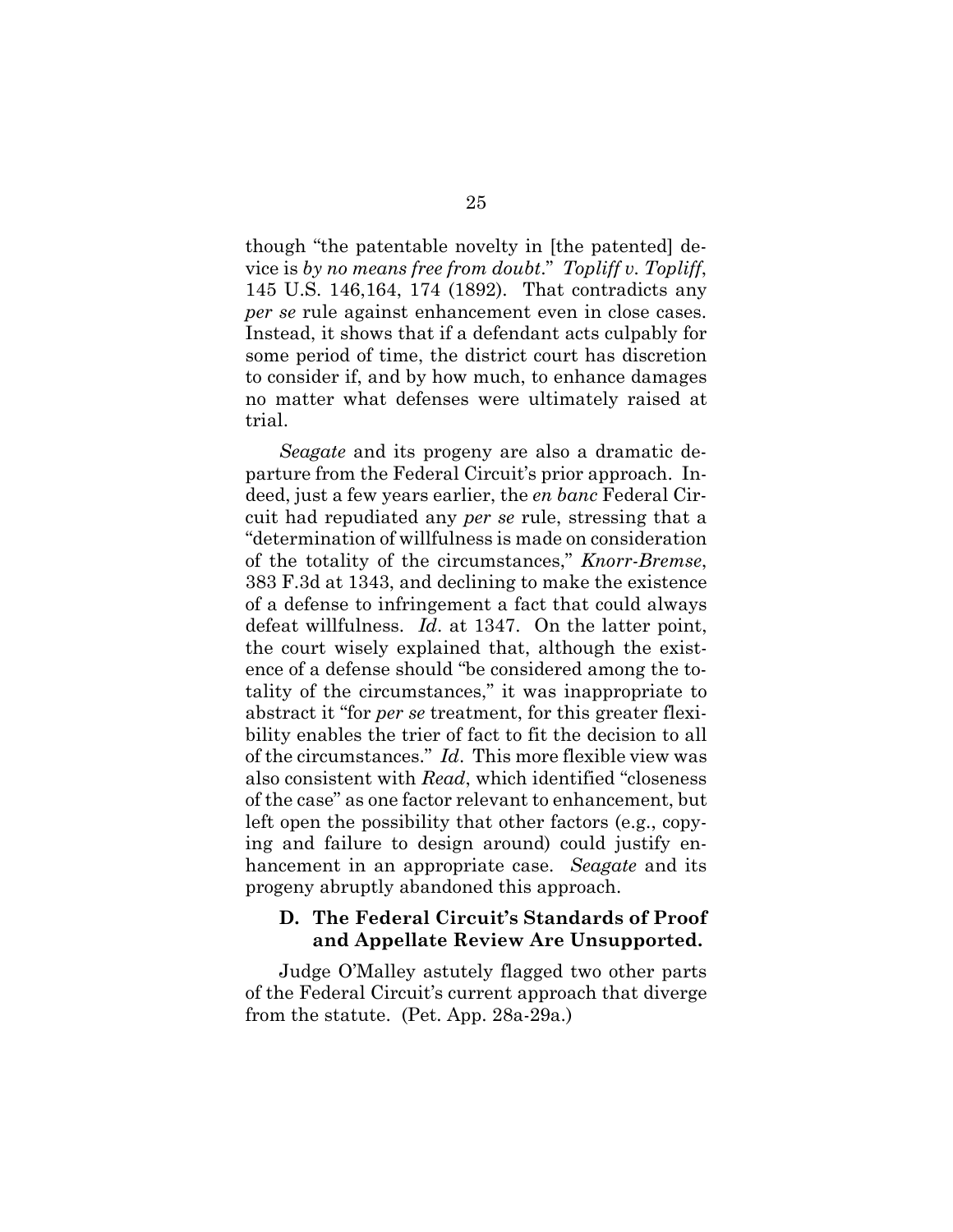For starters, the Federal Circuit applies the clear and convincing evidence standard for proving willfulness. (Pet. App. 28a-29a.) Yet Section 284 itself imposes no heightened burden, and, as in Octane, provides no basis to depart from the typical burden in civil cases. Octane, 134 S. Ct. at 1758 ("[W]e reject the Federal Circuit's requirement that patent litigants establish their entitlement to fees under § 285 by clear and convincing evidence.").

Moreover, the Federal Circuit reviews the "objective recklessness" prong of Seagate de novo. See Bard Peripheral Vascular, Inc. v. W.L. Gore & Associates, Inc., 682 F.3d 1003, 1007 (Fed. Cir. 2012). The court reasoned that it should follow the approach from Brooks Furniture Manufacturing, Inc. v. Dutailier International, Inc., 393 F.3d 1378 (Fed. Cir. 2005), which, in turn, borrowed from *Professional Real Es*tate Investors, Inc. v. Columbia Pictures Industries, Inc., 508 U.S. 49 (1993). But this Court wholly undercut the connection between PRE and Brooks Furniture in Highmark, Inc. v. Allcare Health Management Sys., Inc., 134 S. Ct. 1744 (2014), making clear that the rationale underlying PRE had no application to the very different situation involved in Brooks Furniture and thus to the award of attorney fees in patent law. Likewise, *PRE* has no application to the enhancement determination of § 284, which is virtually identical to the attorney fees determination of § 285. In particular, the text of  $\S 284$  (just like  $\S 285$ ) uses the word "may" to connote discretion, which makes sense, because the district court "is better positioned" to decide enhancement "because it lives with the case over a prolonged period of time." Highmark, 134 S. Ct. at 1748.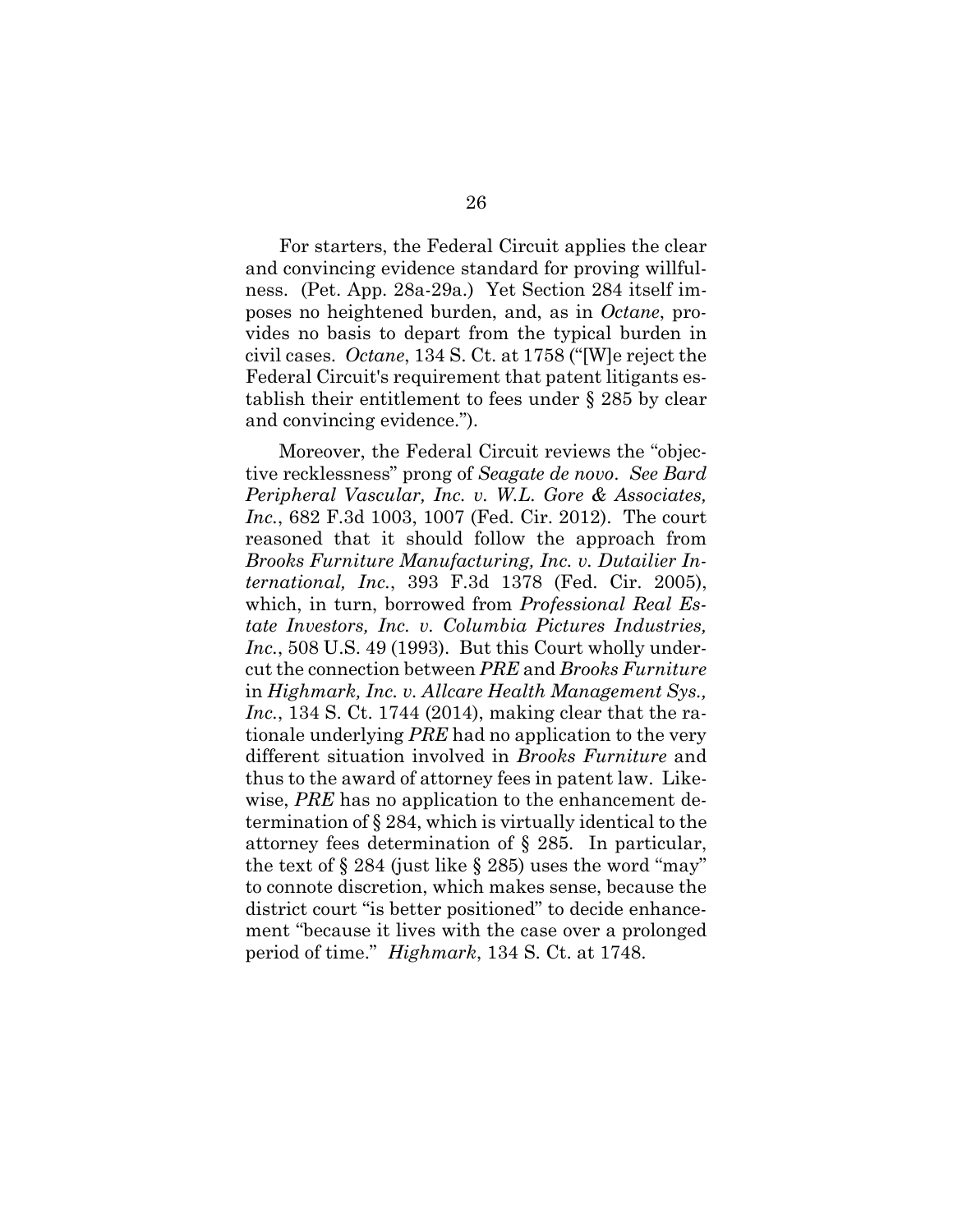## III. This Court Should Restore Enhanced Patent Damages Law to the Flexible Inquiry Required by § 284.

The proper approach to determining whether, and by how much, to enhance damages under § 284 should be a simple, flexible one that is consistent with the statutory text. The Read factors provide a starting point to guide district courts. Some may be more important that others, especially in a particular case. For example, considerations relevant to the defendant's culpability—e.g., copying, failing to investigate a known patent or to take steps to avoid infringement, and any actions the defendant took that inflicted further expense on the plaintiff—can be given more weight than other factors. Context is also important when assessing the factors. A defendant that learns of a patent in the course of copying a competitor's product or through letters from the patent owner is plainly more culpable than one who stumbles upon the patent in a stack of dozens without any knowledge that it might infringe.

District judges are well-positioned to apply and balance all relevant factors. After all, culpable conduct often falls along a continuous spectrum, rather than at one extreme end or the other. Some aspects of the inquiry are binary (did the defendant copy or not?), but others are more fluid (was the defendant's investigation non-existent, cursory, average, or thorough?). Similarly, a party's level of culpability may change over time as it receives more information (such as new legal advice) or as it changes its products to be more or less like the patent. Some factors may have a different level of importance depending on the totality of the defendant's conduct. Although enhancement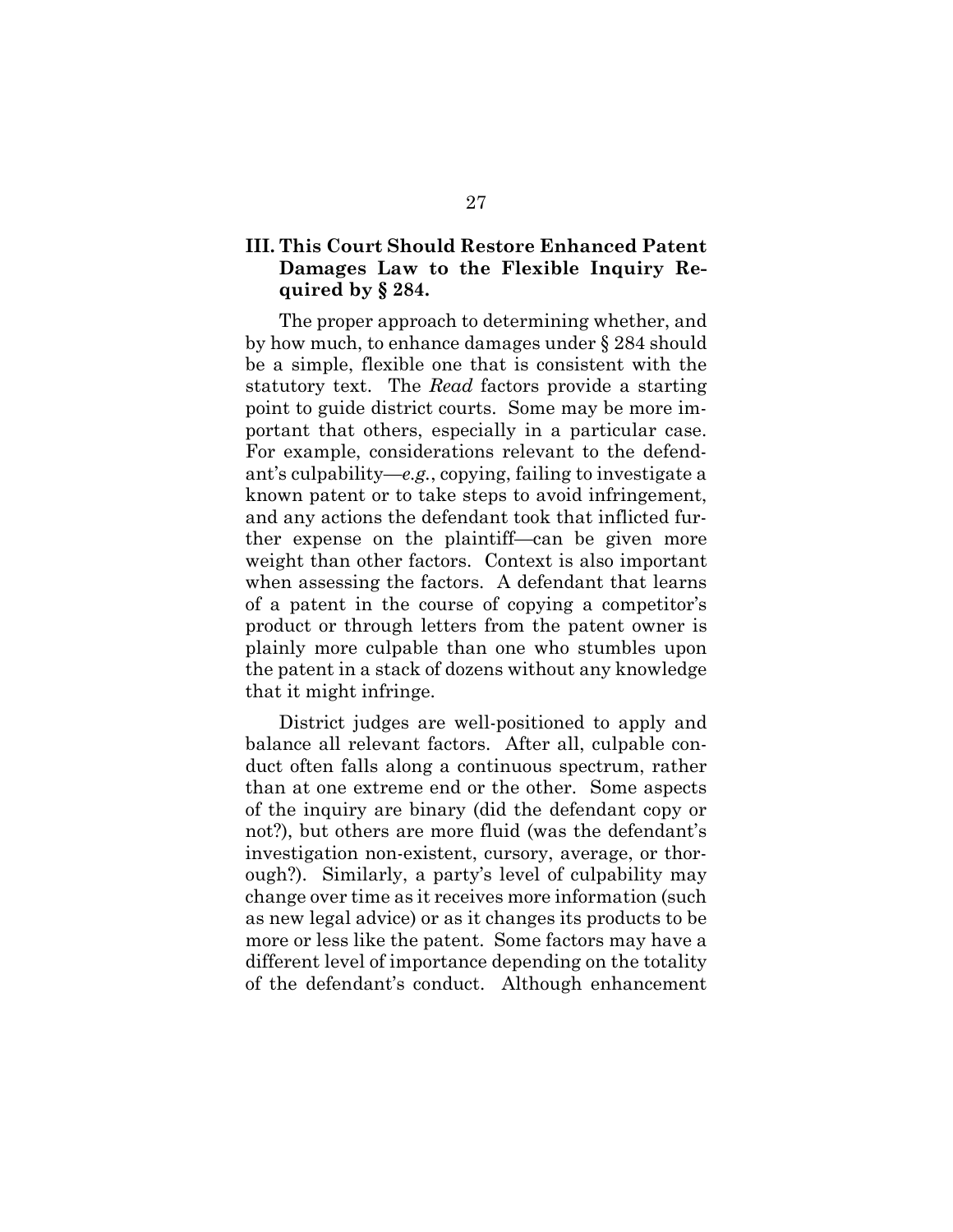may not be warranted for a close case where the defendant was mildly culpable, it may well be warranted where the case was close but should never have been necessary because the defendant copied, ignored the plaintiff's licensing attempts, or otherwise acted unreasonably. The problem with the Federal Circuit's current approach is that it makes one factor—closeness of the case—dispositive, even in situations in which all the other facts show that enhancement is needed to punish, deter, and compensate.

The Federal Circuit has created a situation in which patent holders will almost never receive enhanced damages. Every defendant, no matter how culpable, can concoct a non-sham argument that the patent is invalid, even if they are the most "malicious pirate" this Court called out in Seymour. 57 U.S. at 488. The Federal Circuit has blocked enhancement in seven cases involving bad faith conduct in little over a year, including the two consolidated cases here. See, e.g., Carnegie Mellon, 2015 WL 4639309, at \*12; WesternGeco L.L.C. v. Ion Geophysical Corp., 791 F.3d 1340, 1354 (Fed. Cir. 2015); Global Traffic, 2015 WL 3573416, at \*7-8 (Fed. Cir. Jun. 4, 2015); Innovention Toys, LLC v. MGA Entm't, Inc., 611 F. App'x 693, 701 (Fed. Cir. 2015); Univ. of Pittsburgh of the Commonwealth Sys. of Higher Educ. v. Varian Med. Sys., 561 Fed. Appx. 934, 945 (Fed. Cir. 2014). We are thus back to the "very great injustice of a horizontal rule equally affecting all cases, without regard to the merits," Seymour, 57 U.S. at 488, because copyists owe no more than unwitting infringers.

Returning the enhancement inquiry to the statutory text will not open a Pandora's box of runaway trebling. Experienced district judges will be analyzing enhancement, subject to abuse of discretion review on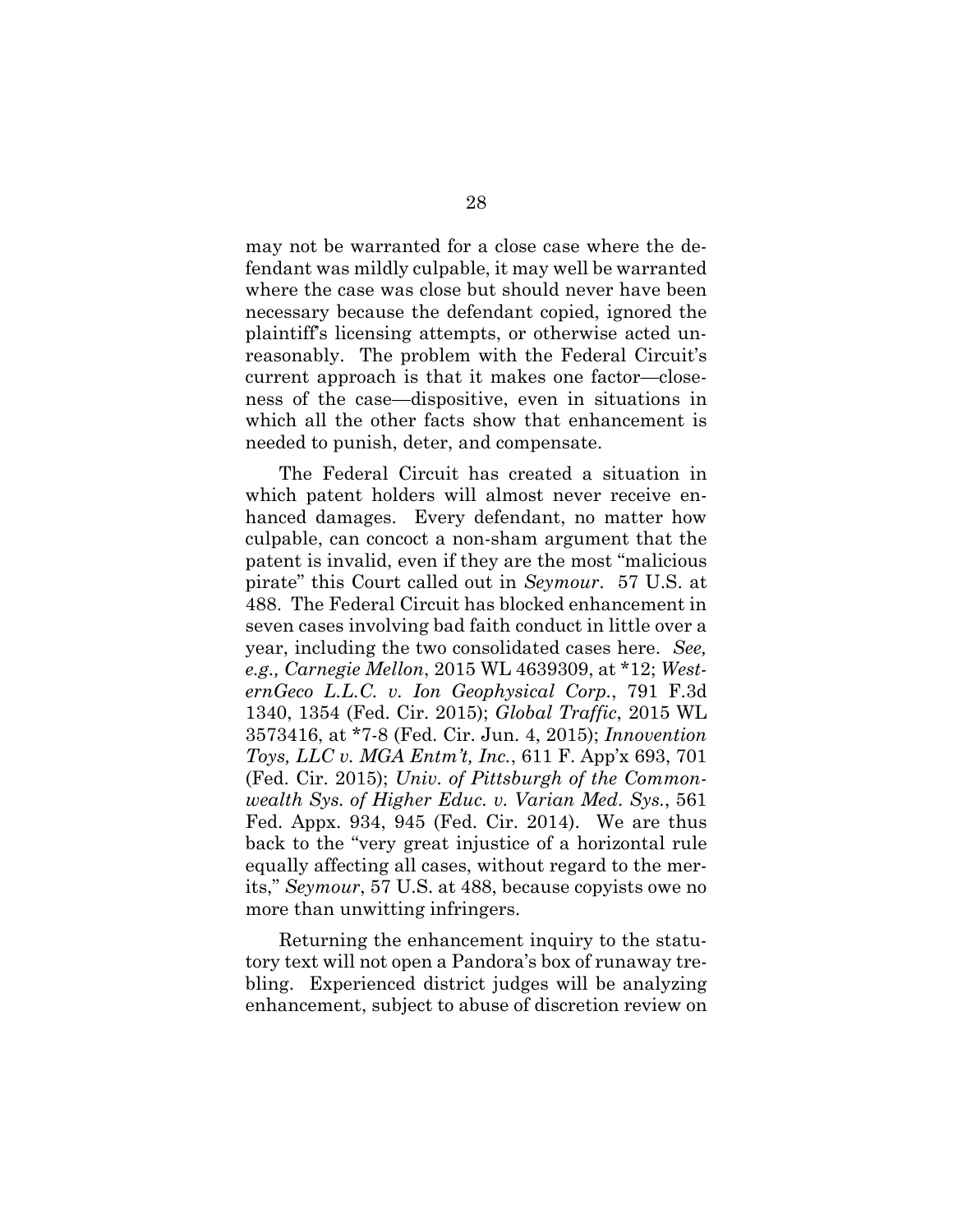appeal. This Court's precedent, and other appropriate guidance, like that provided in Read, can identify the factors that are typically relevant and the proportionate importance of each such factor in a particular case.

The bottom line is that Congress entrusted the decision to enhance to the sound discretion of district courts 180 years ago. The flexible statutory text has never materially changed. And there was no history of problems with over-zealous judges improperly enhancing. Instead, the Federal Circuit crafted an atextual analysis in Seagate to resolve a privilege dispute. It is time to restore district courts' authority to apply that statute flexibly to serve its appropriate purpose.

## IV. This Court Should Vacate the Judgment and Remand So the District Court Can Apply the Correct Legal Standard.

The district court here should have the opportunity to consider enhancement under the correct legal standard based on all the relevant facts. The evidence showed an ample basis to conclude that Pulse engaged in culpable conduct that warrants an enhancement of the damages awarded to Halo.

For example, Pulse copied Halo's invention after seeing Halo's patents, after failing for years to solve the cracking problem on its own, and despite previously criticizing aspects of the very design it copied. Pulse then expanded its infringement for nearly a decade while ignoring Halo's attempts to license the patents. Its only excuse was an admittedly "cursory" analysis by a non-lawyer who knew nothing about the relevant legal principles, could not produce any written evidence of the analysis, and relied on prior art that his colleague said at trial was "irrelevant" to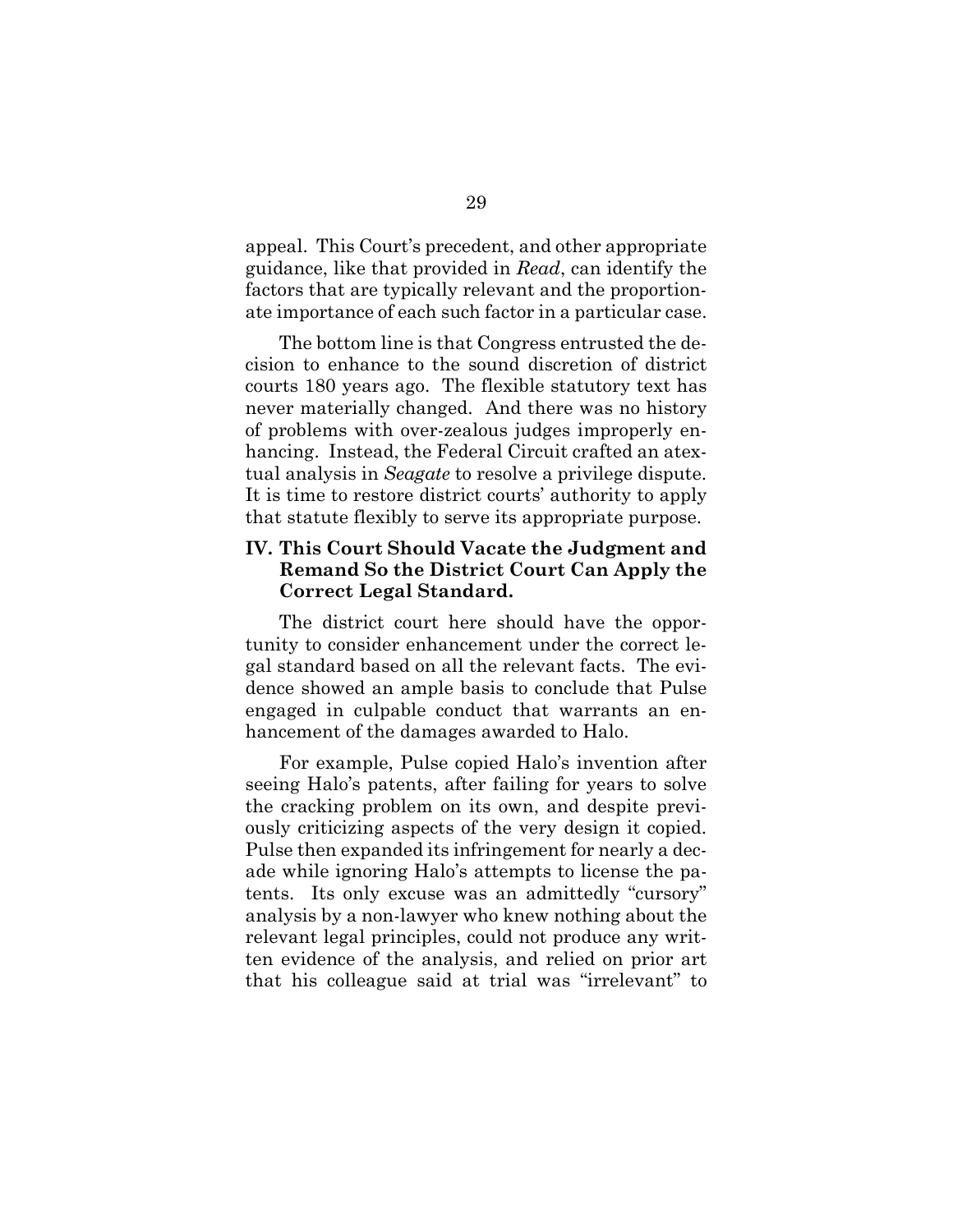Halo's invention. In fact, Pulse's corporate representative admitted that no one in the company made a conscious decision that Pulse could properly sell its infringing product.

Pulse's conduct only worsened after it was sued in 2007. It shifted "all" its new surface mount transformers to Halo's design, and litigated this case to the bitter end, even after the Patent Office rejected its obviousness arguments in a reexamination, and even after a jury rejected materially similar obviousness arguments at trial. Pulse's conduct stood in stark contrast to its competitors, four of which licensed the Halo patents. Through it all, Pulse used its much-greater resources to take advantage of a small competitor, betting on the fact that Halo would not be able to defend its rights.

The district court could certainly have found that those facts provide a sufficient basis to enhance damages. Instead, the Federal Circuit's Seagate test required the court to ignore Pulse's years of malfeasance only because its lawyers concocted a "non-sham" obviousness defense for trial. The court could certainly have considered that defense as one factor among the others. But the court should have had the opportunity to consider all the facts together. Seagate denied it that opportunity.

#### **CONCLUSION**

For the reasons above, this Court should vacate the judgment and remand so the district court can entertain a motion for enhanced damages under the correct legal standard.